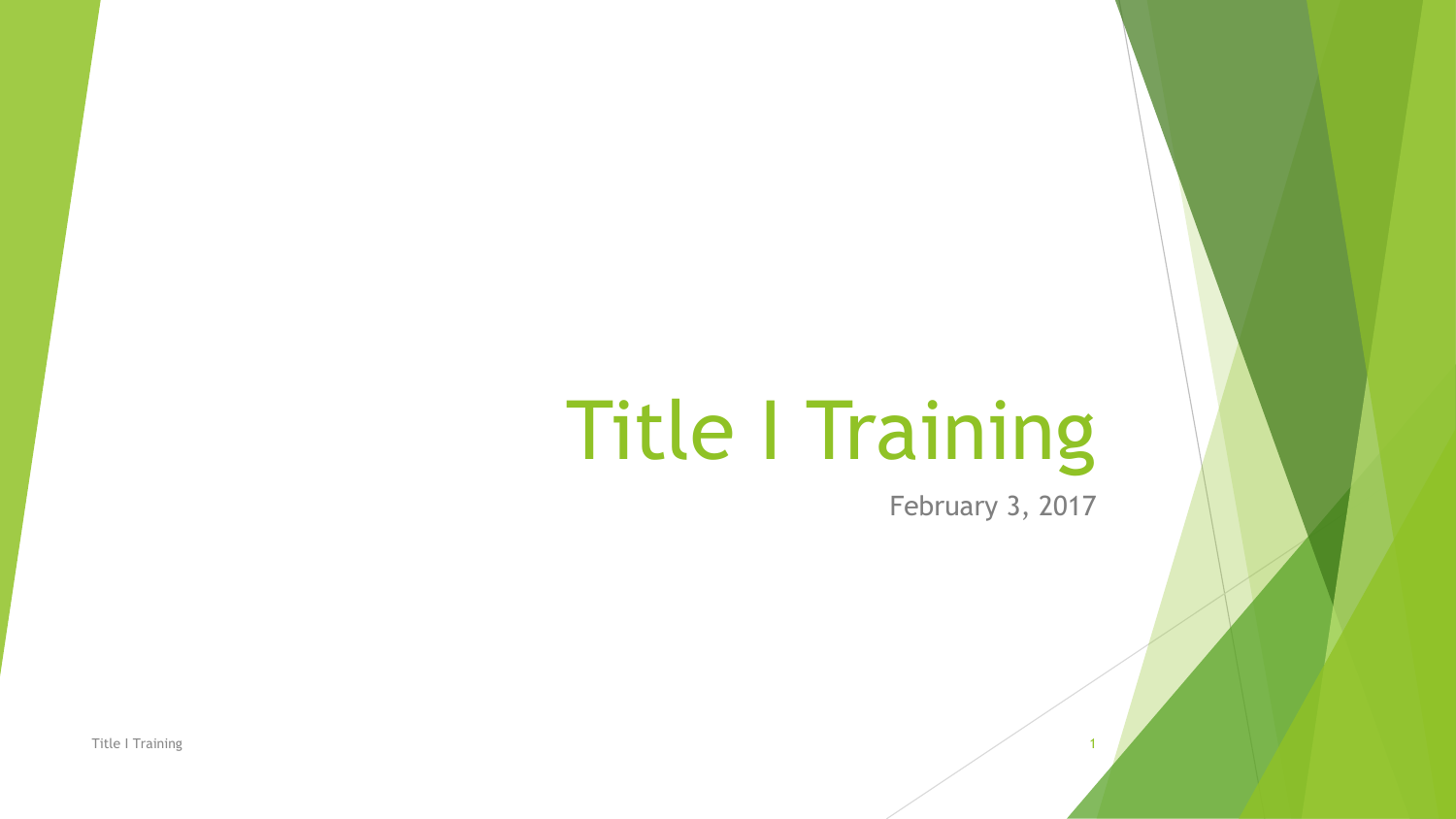# **Title I Secretary and Bookkeeper training Agenda**

- **Welcome**
- **Substitutes**
- **Who should I contact**
- **Title I Budgets**
- **Purchasing**
- **Stipends**
- **Travel**
- **Questions**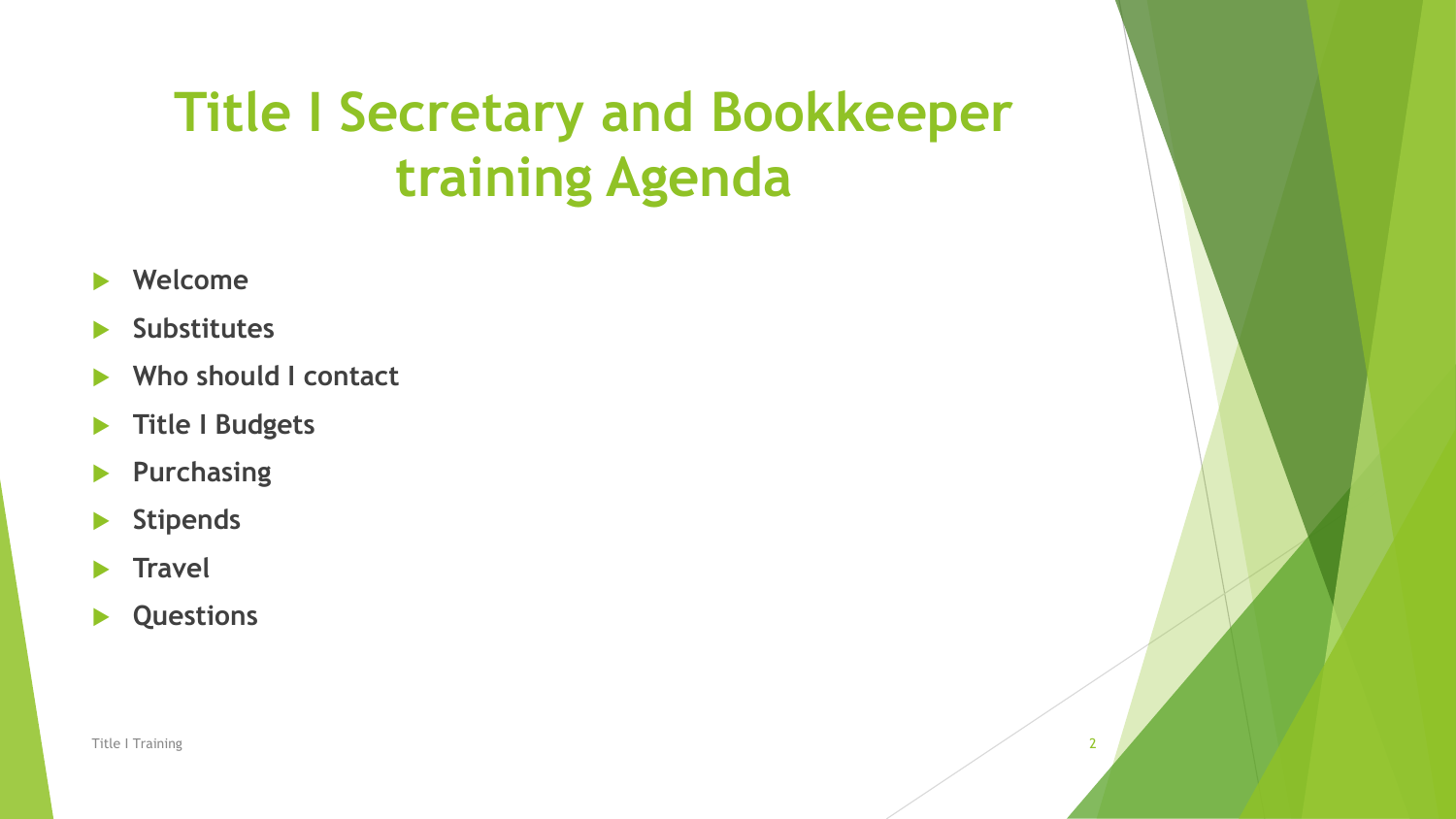## **Substitutes**

- If you are using a Title I cost strip to cover the cost of substitute teachers connected to a training please submit the sub sheet to [substitutes@stlucieschools.org](mailto:substitutes@stlucieschools.org)
- Please include
	- $\blacktriangleright$  The name of the training/planning that the teachers attended
	- The training agenda or SRN number
	- $\blacktriangleright$  The cost strip that you would like to use
- **Remember** 
	- **Diamage 1 Only one event per form**
- Suggestions for ways to improve the process?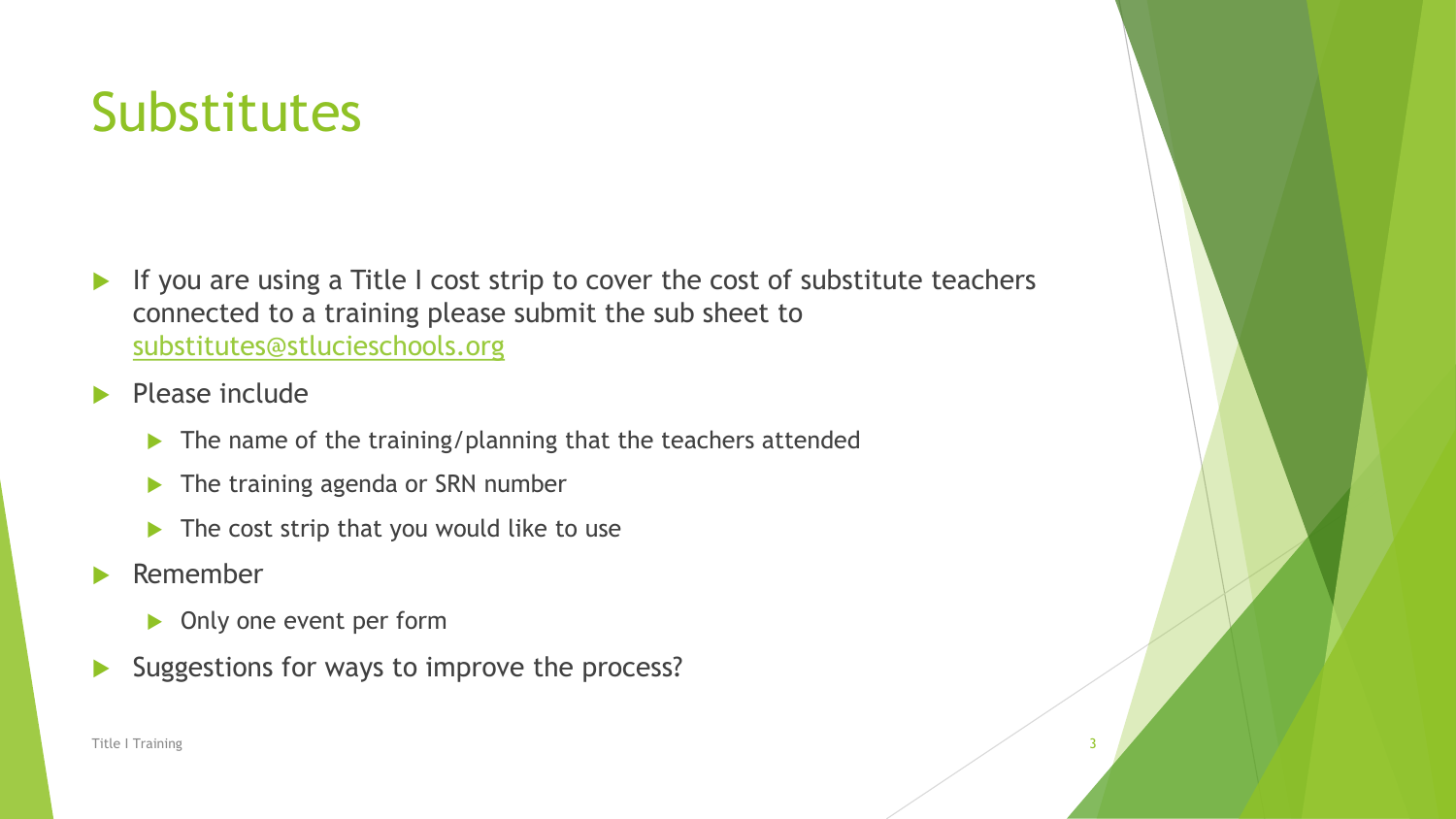#### Activity #1

#### $\blacktriangleright$  What is wrong with the sample Sub sheet

|                                        |                               | SUBS TO BE PAID BY                                                                               |                            |
|----------------------------------------|-------------------------------|--------------------------------------------------------------------------------------------------|----------------------------|
| Payroll Period: ______________________ |                               |                                                                                                  |                            |
|                                        |                               | Event Contact: ___ Art Conference____                                                            |                            |
| <b>DATE</b>                            | Substitute Name (Last, First) | Teacher Name (Last, First)                                                                       | Full Day, Half AM, Half PM |
| 1/30/2017Natta, Rod                    |                               | Kim                                                                                              | Full day                   |
|                                        | 2/1/2017 Camila Messina       | <b>Rod Natta</b>                                                                                 | Half AM                    |
|                                        |                               |                                                                                                  |                            |
|                                        |                               |                                                                                                  |                            |
|                                        |                               |                                                                                                  |                            |
|                                        |                               |                                                                                                  |                            |
|                                        |                               |                                                                                                  |                            |
|                                        |                               |                                                                                                  |                            |
| Cost Strip (Budget) Charged            |                               |                                                                                                  |                            |
|                                        |                               |                                                                                                  |                            |
| Site Administrator Signature           |                               | <b>Grant Administrator Signature</b>                                                             |                            |
| Date                                   |                               | Date                                                                                             |                            |
|                                        |                               | Only ONE Event/Date Per Completed Form                                                           |                            |
|                                        |                               |                                                                                                  |                            |
| Title   Training                       |                               | Please Scan and Email all Subs to Paid By reports to SubPayroll@StLucieSchools.org no later than | $\boldsymbol{\Lambda}$     |
|                                        |                               | the verify date on your payroll schedule                                                         |                            |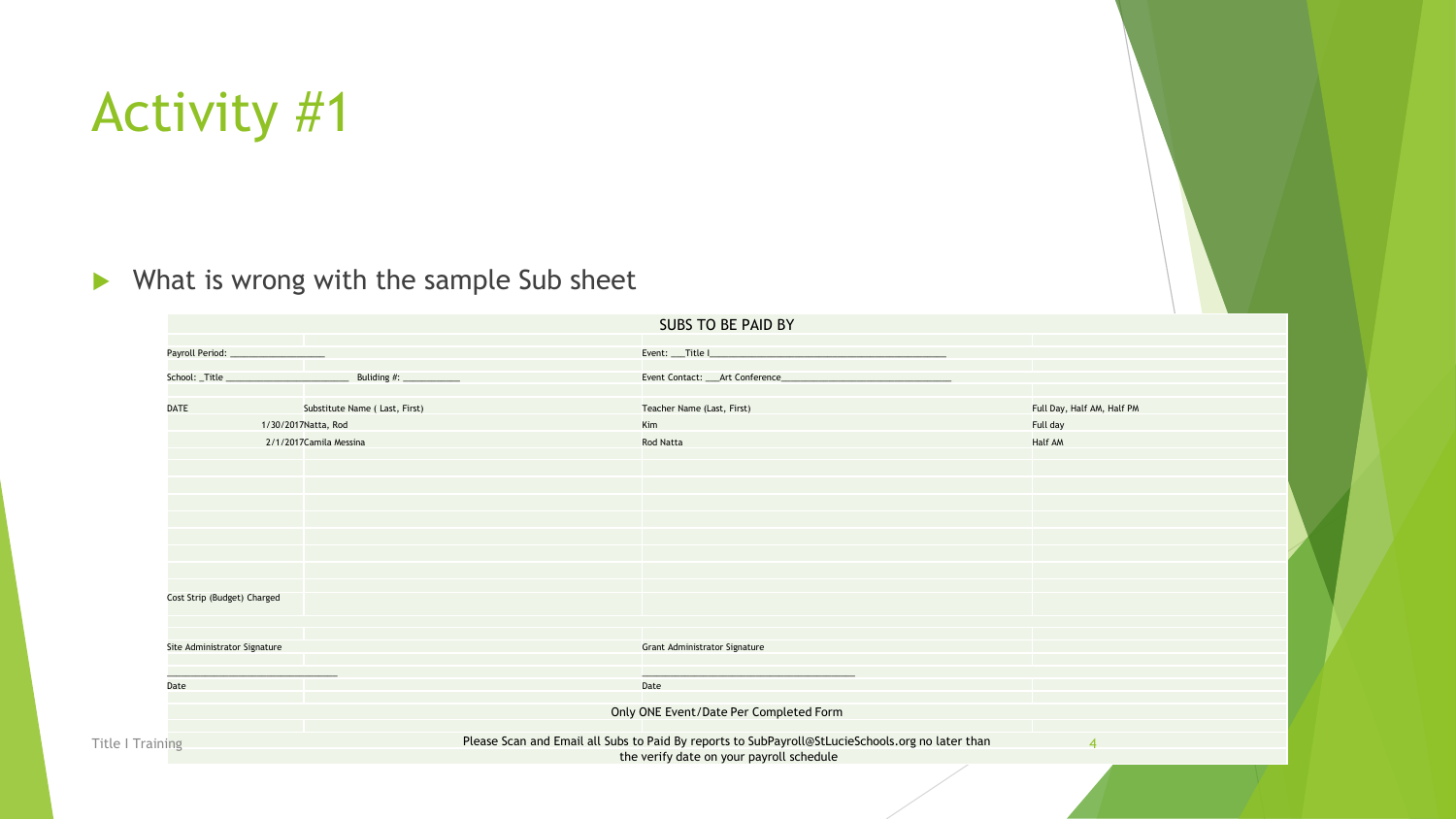#### Who should I contact if.....

- I need to review my Title I budgets
	- Rod Natta
		- **▶ 772-429-3630 Desk**
		- ▶ 772-216-0517 Cell (best number)
		- ▶ [Roderick.natta@stlucieschools.org](mailto:Roderick.natta@stlucieschools.org)
- I have a question about a charge on my Title I budget
	- Camila Messina
		- $\blacktriangleright$  772-429-3983
		- [Camila.messina@stlucieschools.org](mailto:Camila.messina@stlucieschools.org)
		- There are 2 Camila Messina's in the e-mail system. Camila C Messina is a student  $\odot$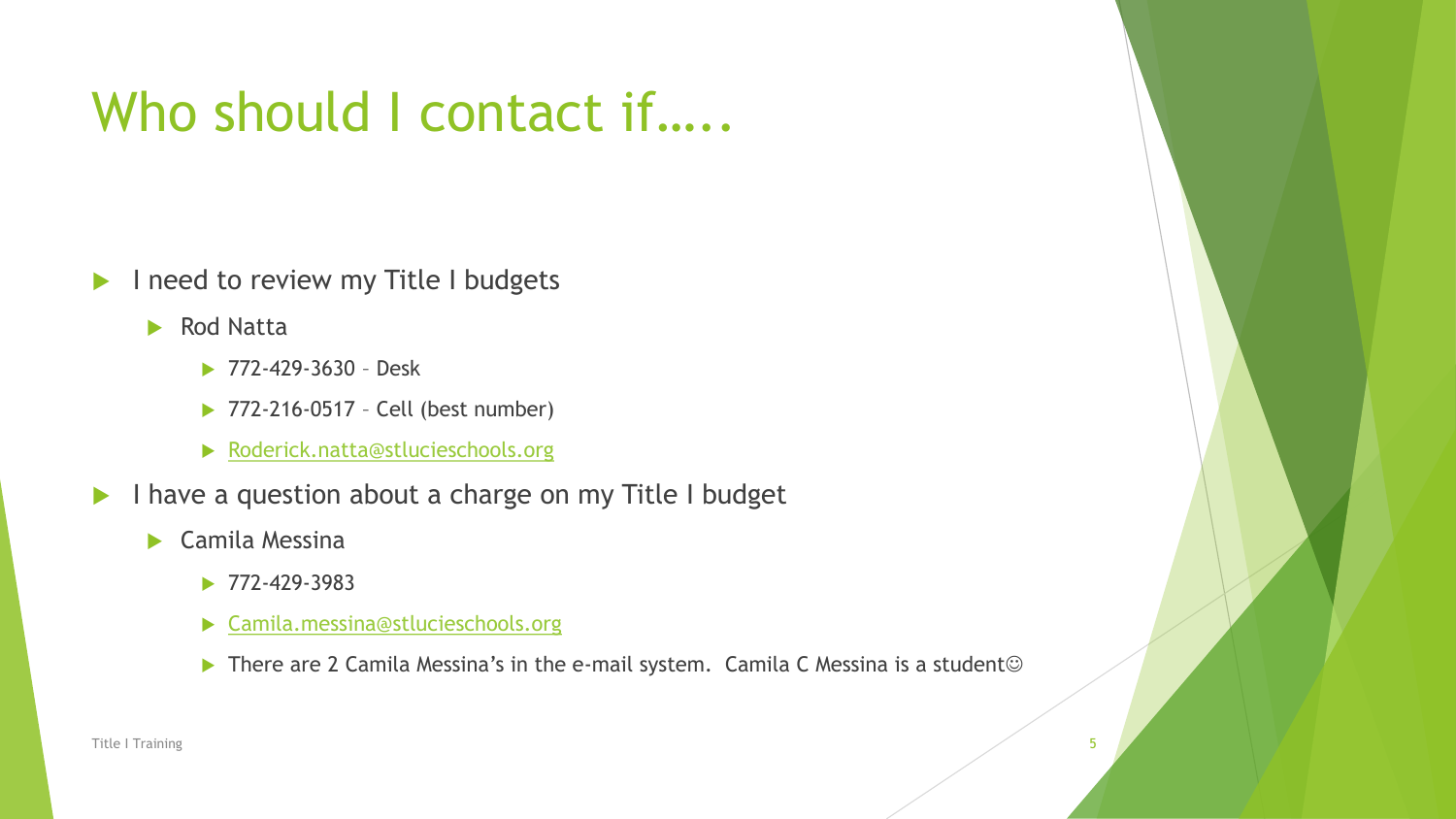#### Who should I contact if.....

- I need a new cost strip
	- Rod Natta
- $\blacktriangleright$  I have a question about what cost strip to use
	- Rod Natta or
	- ▶ Camila Messina or
	- Your purchasing specialist or
	- A fellow secretary/ bookkeeper
- I think my budget is wrong
	- Rod Natta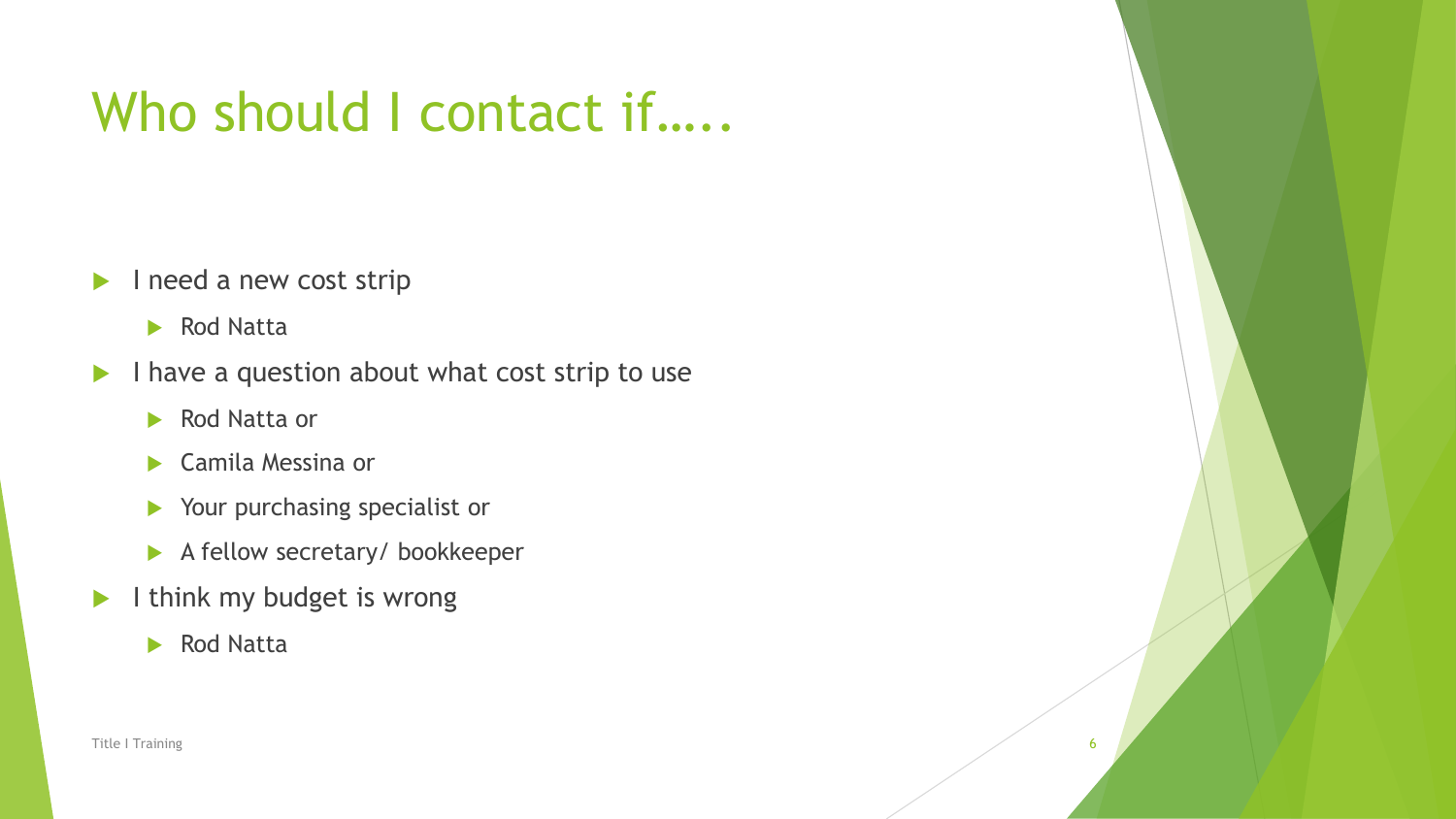#### Who should I contact if.....

- $\blacktriangleright$  I have a question about what can I buy
	- Rod Natta, Jodie Certosimo
- $\blacktriangleright$  I have a question about paying for a conference
	- Rod Natta, Jodie Certosimo
- ▶ My Principal really wants to...
	- Rod Natta, Jodie Certosimo
- $\blacktriangleright$  I have a question about the Title I box
	- Yvonne Johnson
	- 772-429-4639
	- ▶ [Yvonne.johnson@stlucieschools.org](mailto:Yvonne.johnson@stlucieschools.org)
- I have a question about Parent Involvement
	- Yvonne Johnson

Title I Training 7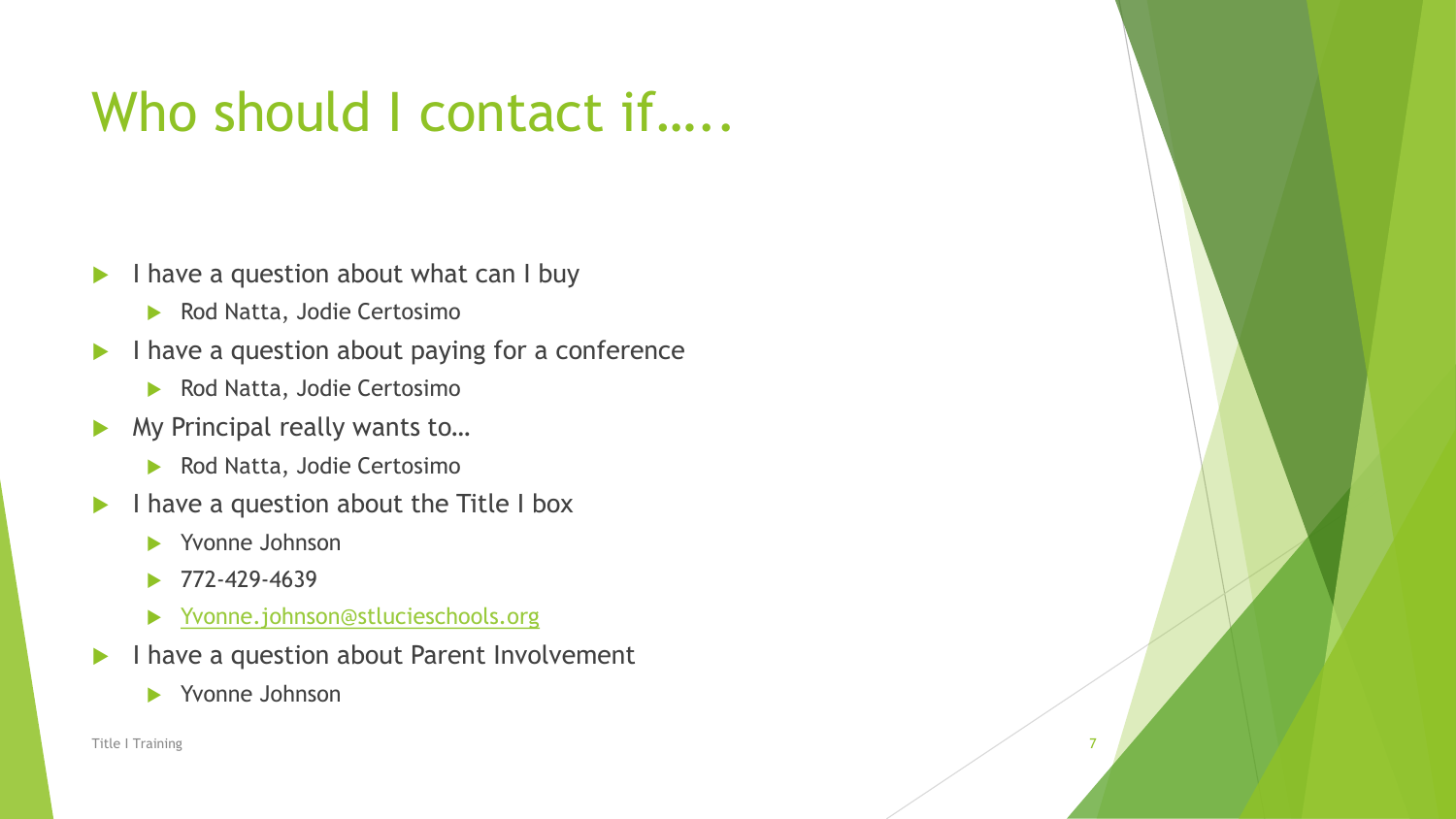# Title I budgets

- Schools have two  $(2)$  Title I budgets every year
	- Main Title I budget 46417
	- Title I Parent Involvement budget 4647P
- Previous years Title I budgets do not roll forward
	- $\blacktriangleright$  Funds in 46416 are not available for use
- Please monitor your Title I budgets
	- $\blacktriangleright$  Filters
	- **Budgetary data mining**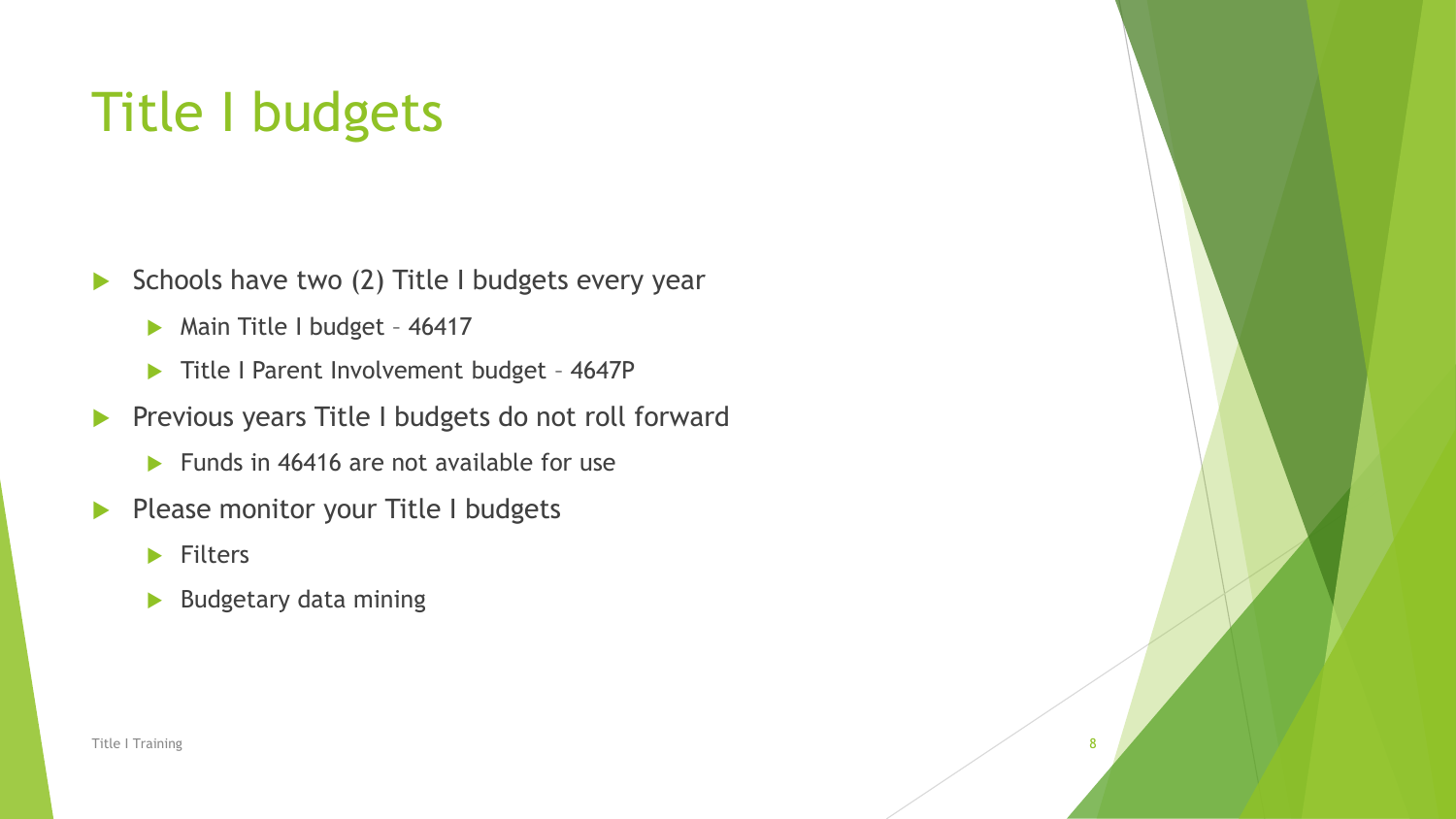# Fun functions

- **Common functions used in Title I budgets** 
	- ▶ 5100 Used for any activity or purchase where the expense will directly affect students
		- $\blacktriangleright$  Books
		- $\blacktriangleright$  Software
		- Classroom teachers
		- $\blacktriangleright$  Headphones
	- ▶ 6401 to 6409 Training and Professional development
	- ▶ 6150 Parent Involvement
- ▶ Common object codes Object code link on the Finance page
	- http://www.stlucie.k12.fl.us/finance/wp[content/uploads/sites/22/2015/10/OBJECT-CODE-CHEAT-SHEETS-1.pdf](http://www.stlucie.k12.fl.us/finance/wp-content/uploads/sites/22/2015/10/OBJECT-CODE-CHEAT-SHEETS-1.pdf)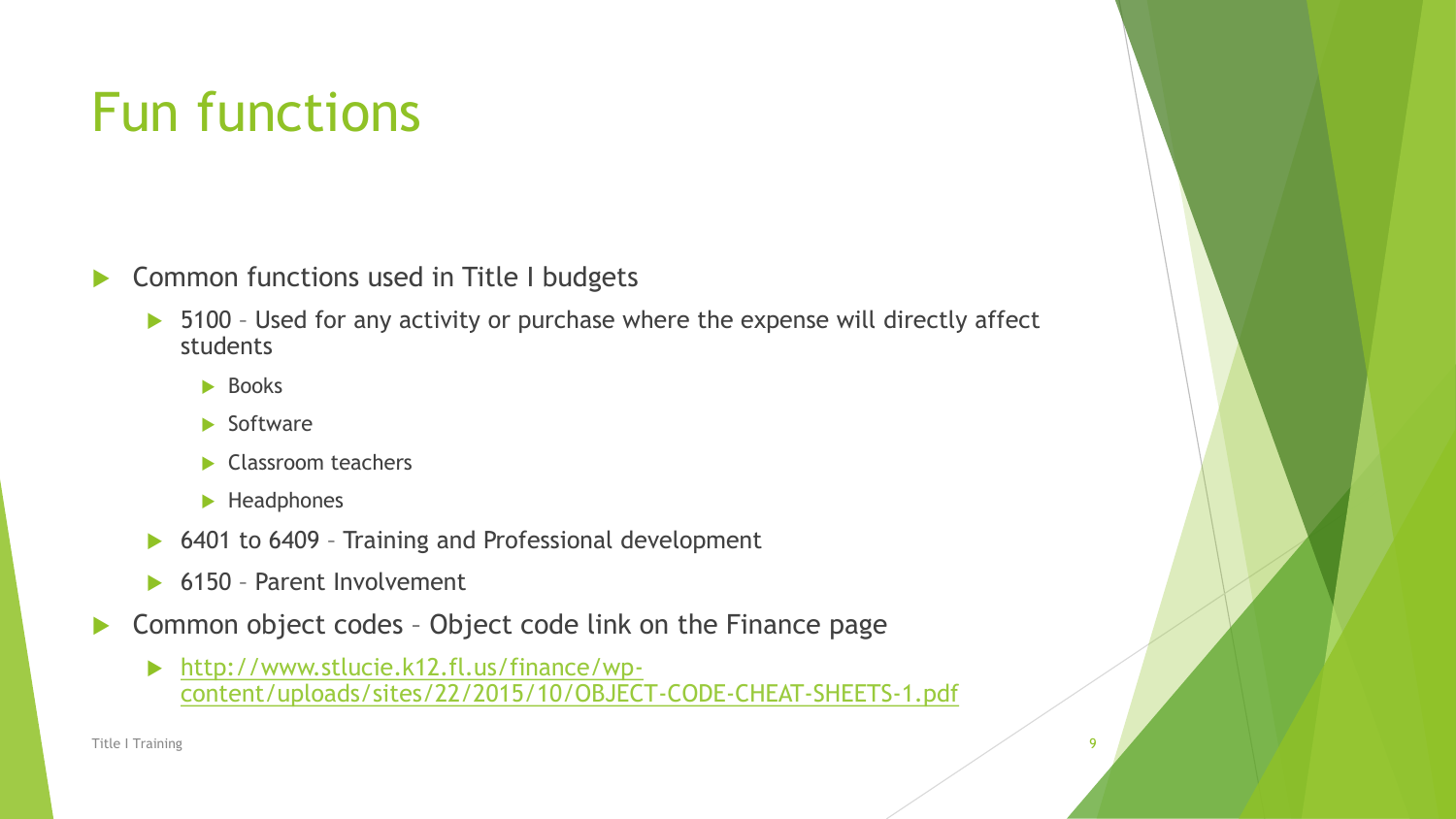# Training functions

| 6401 | Professional Development / Collaborative planning - English Language Arts, Social Studies |
|------|-------------------------------------------------------------------------------------------|
| 6402 | Professional Development / Collaborative planning - Science and Math                      |
| 6403 | Professional Development / Collaborative planning - Methods                               |
| 6404 | Professional Development / Collaborative planning - Technology                            |
| 6405 | Professional Development / Collaborative planning - Assessment and Analysis               |
| 6406 | Professional Development / Collaborative planning - Classroom management                  |
| 6407 | Professional Development / Collaborative planning - Safety                                |
| 6408 | Professional Development / Collaborative planning - Family Involvement                    |
| 6409 | Professional Development / Collaborative planning - Leadership                            |

Title I Training **10**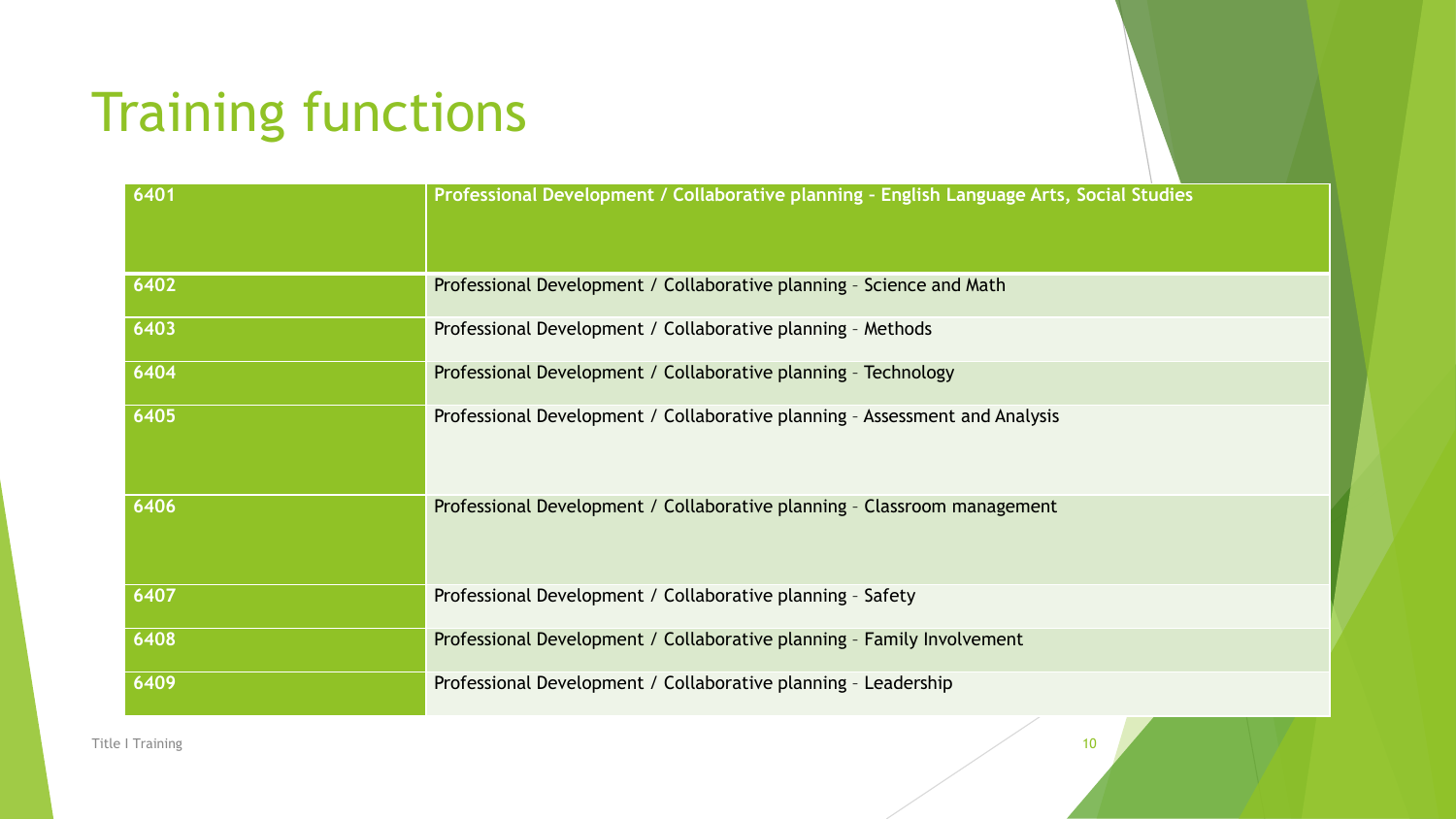# Functions and Objects

- Yes it's a foreign language
- **Resources** 
	- ▶ The Finance Division Bookkeeper-Secretary Resource page
		- <http://www.stlucie.k12.fl.us/finance/bookkeeper-secretary-resources/>
	- $\blacktriangleright$  Title I/Migrant site
		- https://stluciepublicschools[my.sharepoint.com/personal/kdu0609\\_stlucieschools\\_org/OTL/TitleIMigrant/\\_layouts/15/](https://stluciepublicschools-my.sharepoint.com/personal/kdu0609_stlucieschools_org/OTL/TitleIMigrant/_layouts/15/start.aspx#/SitePages/Home.aspx) start.aspx#/SitePages/Home.aspx
	- Red Book 2014
		- [http://www.fldoe.org/finance/fl-edu-finance-program-fefp/financial-program-cost](http://www.fldoe.org/finance/fl-edu-finance-program-fefp/financial-program-cost-accounting-repo.stml)accounting-repo.stml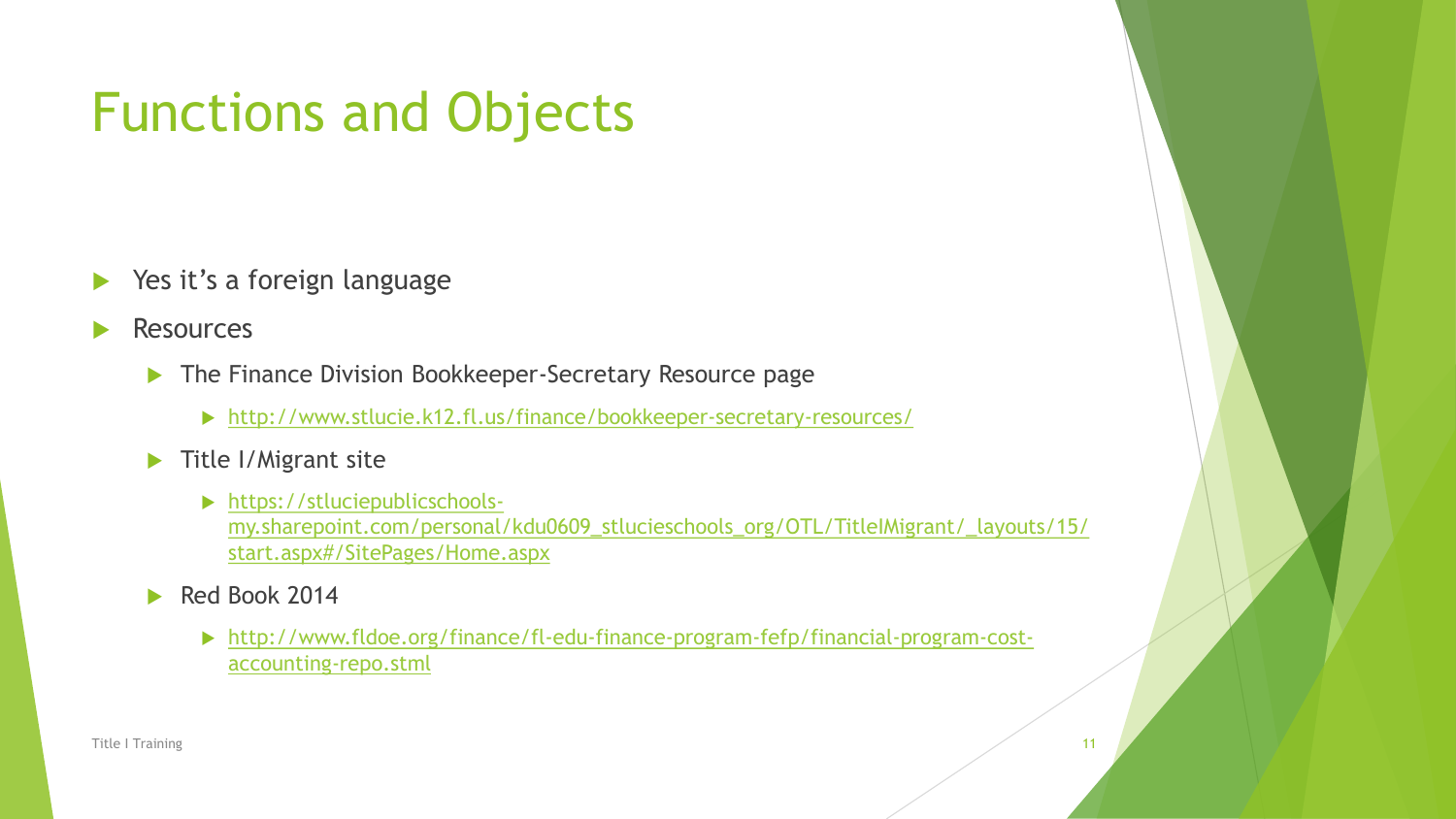## Cost strips

- Send cost strip requests to Rod Natta
- ▶ When requesting a cost strip please provide the following information
	- $\blacktriangleright$  The cost strip needed
	- The reason that the cost strip is needed. This helps determine if the intended purchase is allowable
- $\blacktriangleright$  Please allow 2 days for the cost strip to be created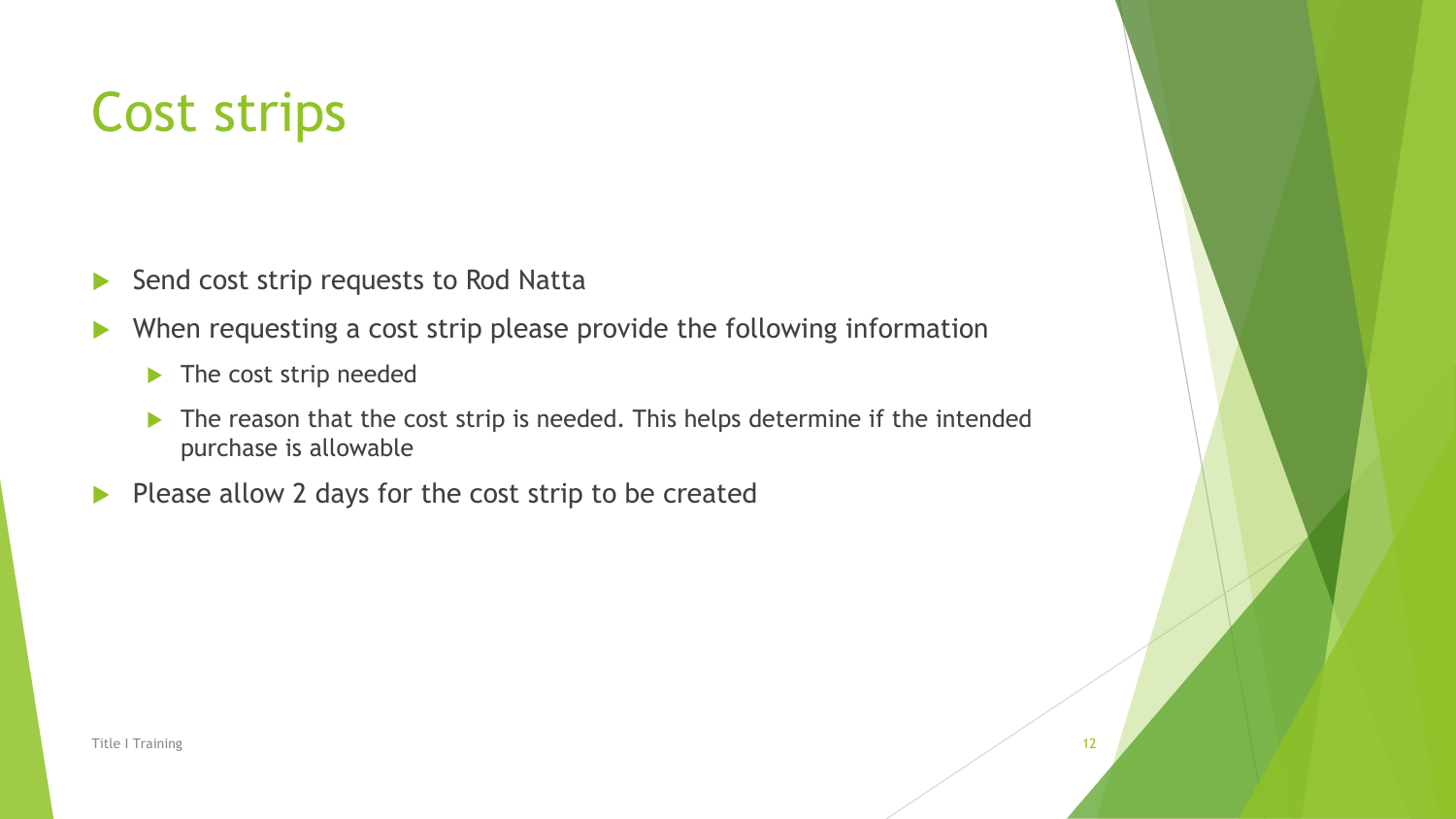#### Important dates and announcement

- What's the next date I need to know about?
	- ▶ February 12th- PO cut off date for buying goods
- Important announcement
	- Schools can continue to issue stipend PO's and PO's related to conference travel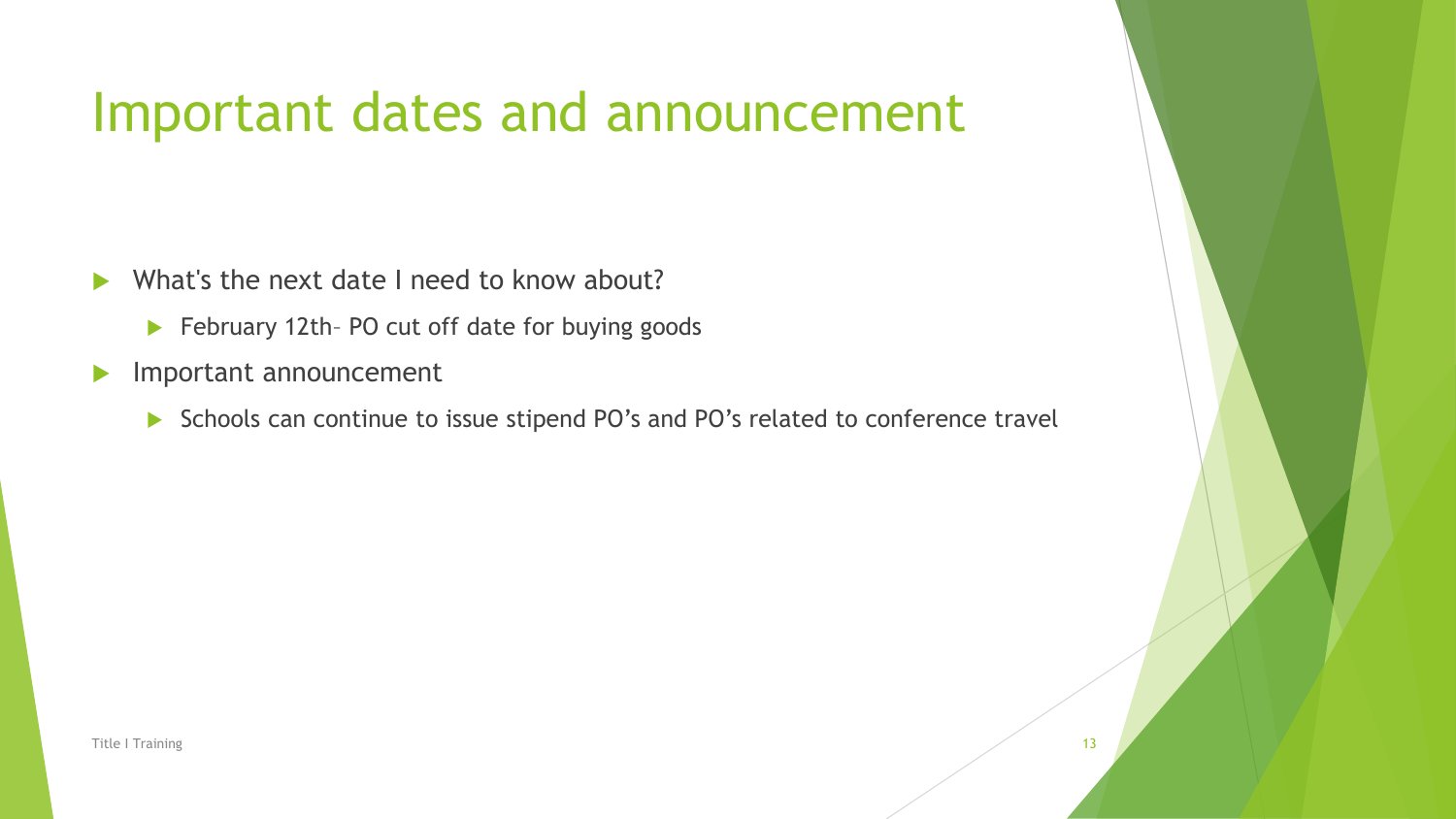- All PO's that have a Title I fund source must receive final review and approval by the Federal Programs department
- Pay attention to invoice dates. If invoice date is before PO date a waiver will be required
- Remember shipping and handling fees
- PO's that are issued for the Media Center, clinic, and gym will not be approved
- Title I funds can only be spent on core academic subjects, professional development related to the core subjects and on Parental Involvement activities that are educational in nature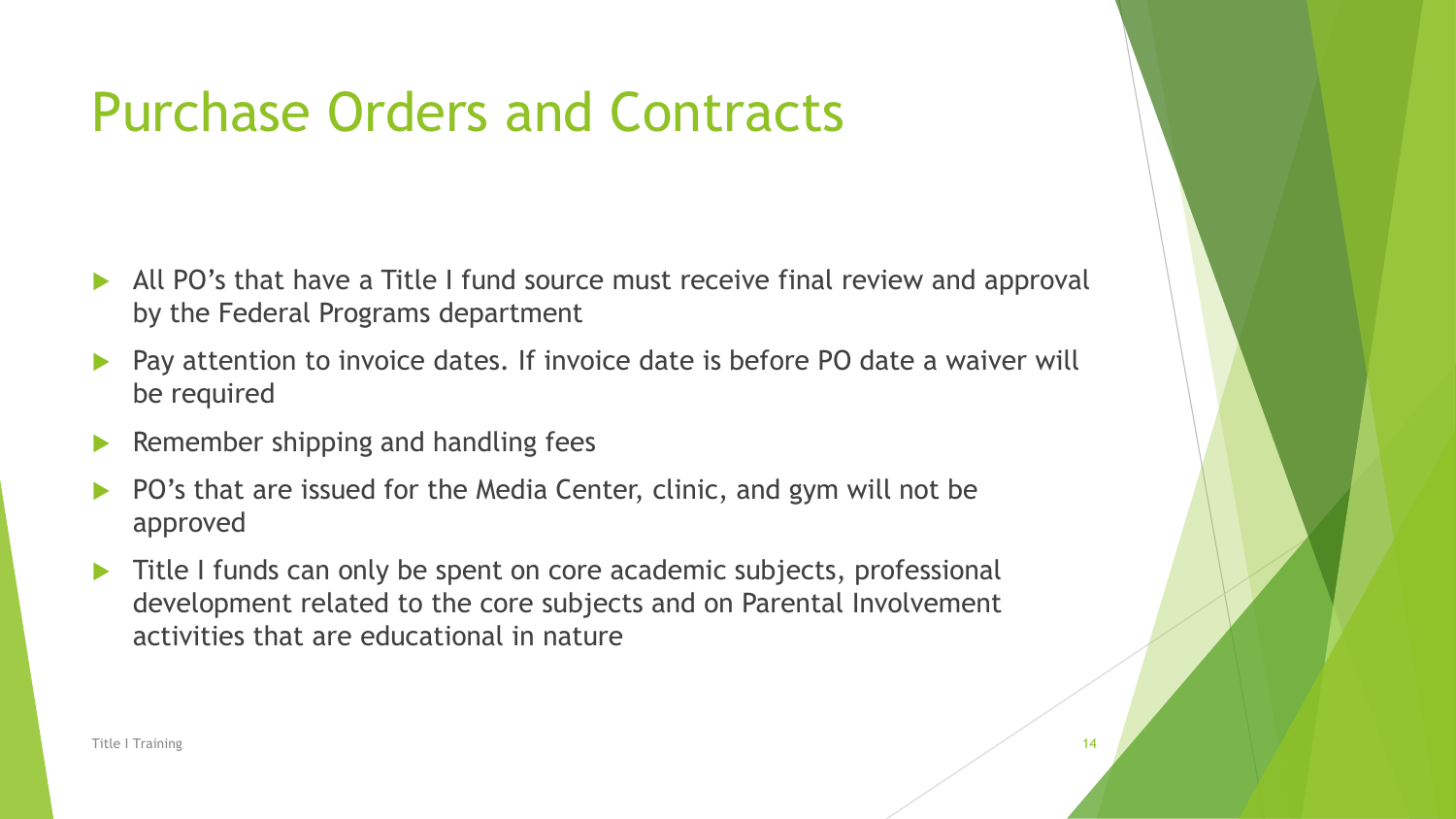- ▶ For FY 2016-2017 Title I will not approve PO's that are issued to purchase classroom wish list items. This includes grade group/ team wish lists
- Include as much detail as possible in the description field. Needs to answer (Who?, What?, Where? And When?)
- Use the notes field
- When issuing a PO for conference registration please include the names of the attendees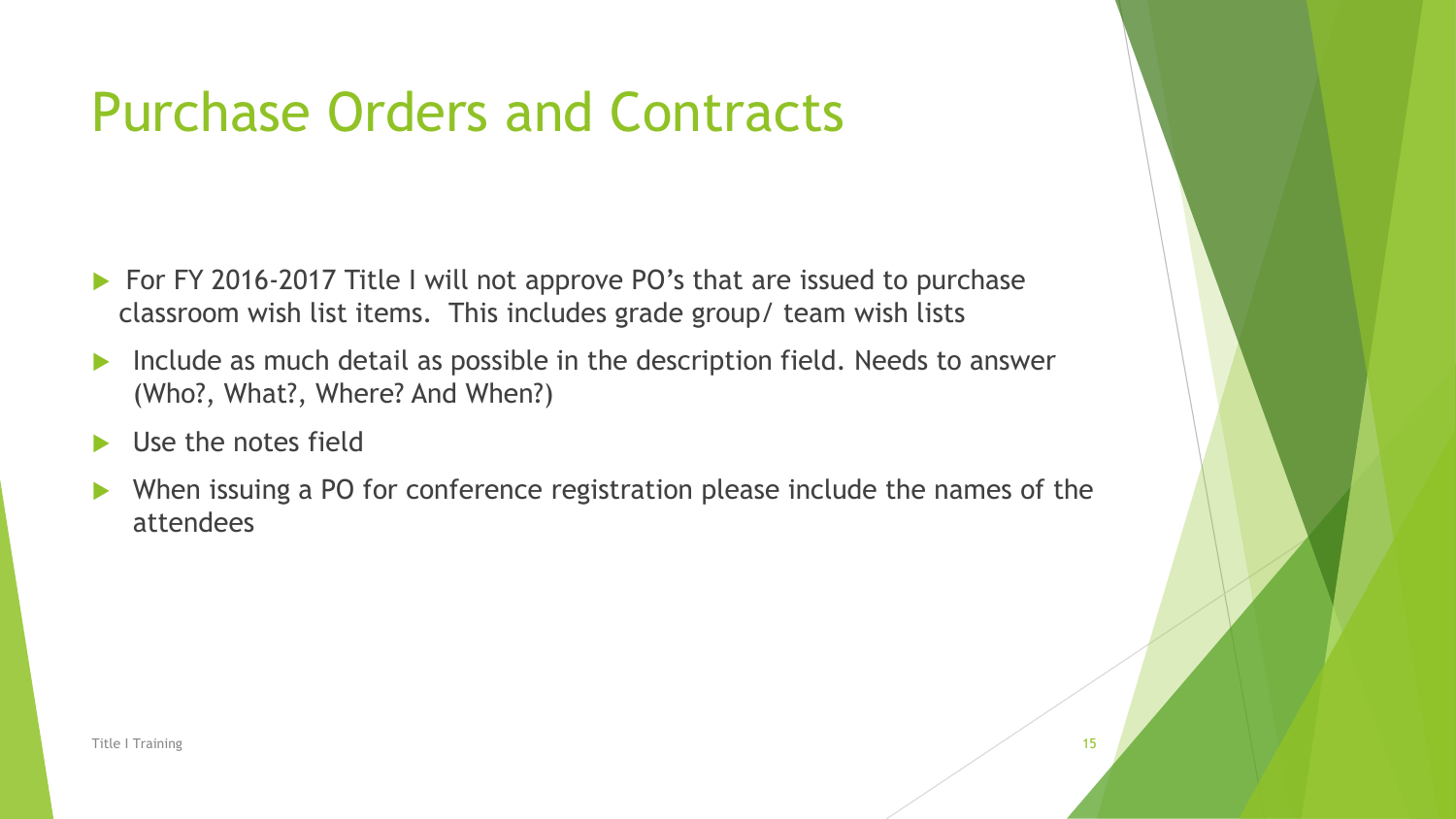- Purchase order cut off date February 12th
- Plan ahead
- Allow 60 days for contract approval
	- Singular or cumulative contracts over \$50,000 require School Board Approval
	- ▶ Cumulative Contracts under \$49,999 can be signed by Kim Albritton
- Allow 7 days for requisition approval
	- $\triangleright$  Some requisitions require research
- Submit requisitions before allowing any work to be done or goods received
	- The goal is to have no waivers for Board Policy 7.70 for the remainder of the school year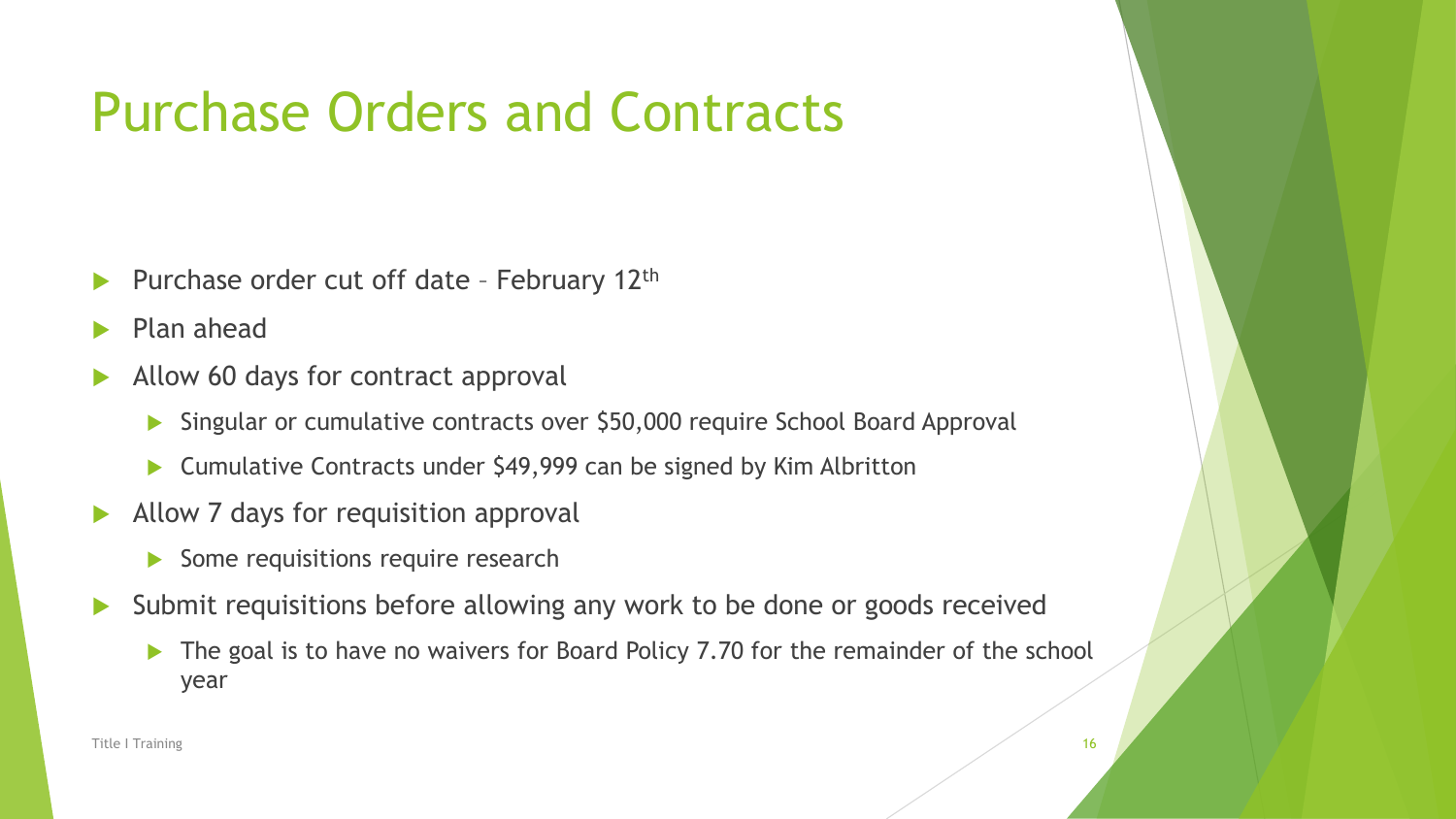- **Monitor all open PO's** 
	- If items are not received by June  $30<sup>th</sup>$  Title I funds cannot be used to cover the expense. Only have 2 options:
		- $\blacktriangleright$  Pay for the items using a different fund source
		- $\blacktriangleright$  Return the items not always possible
	- ▶ Remember to reduce and close stipend PO's
- Please check in all ordered items so that invoices can be signed and purchase orders closed
- February 12<sup>th</sup>  $\odot$
- Plan ahead  $\odot$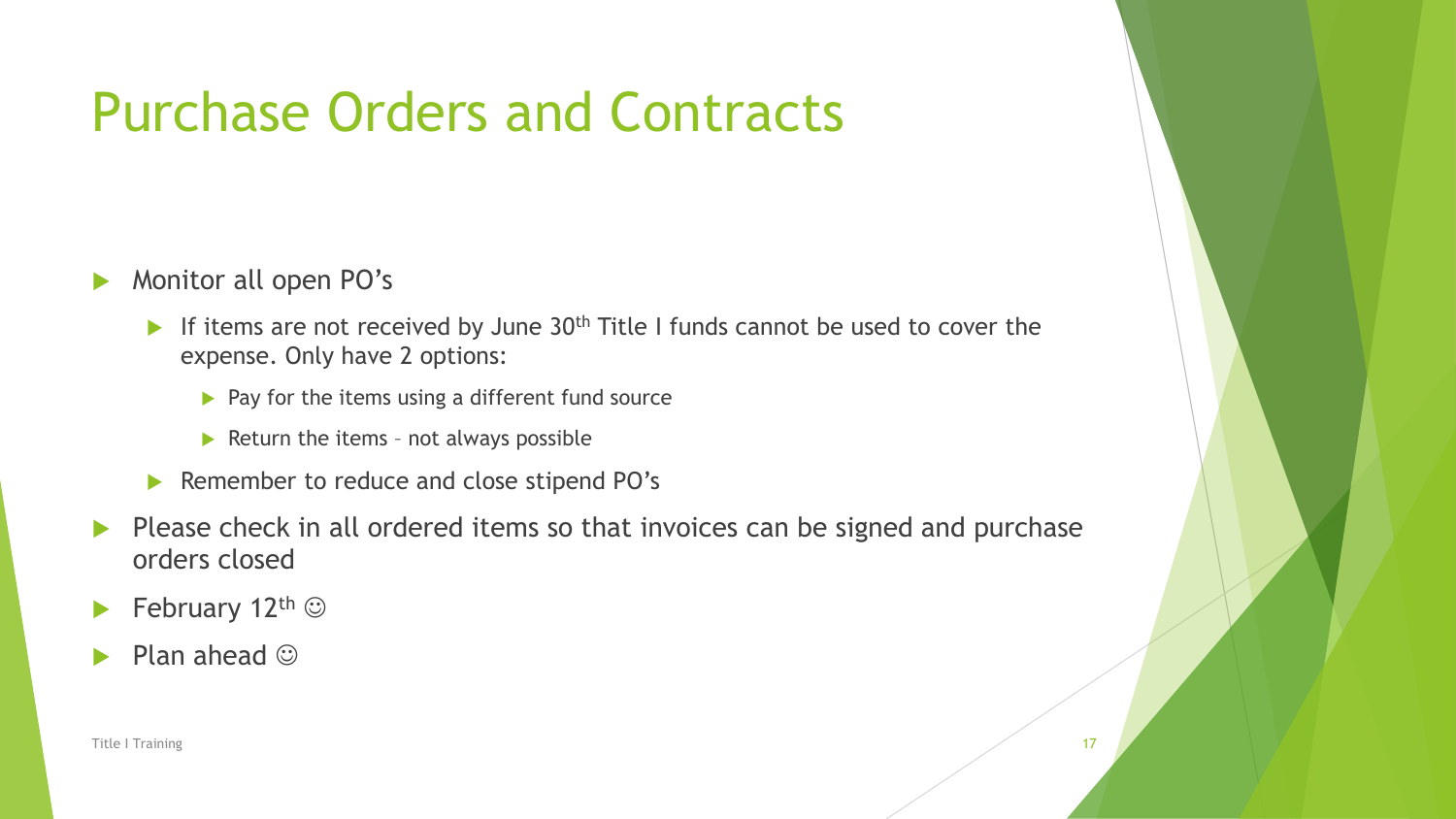



 $© 2007$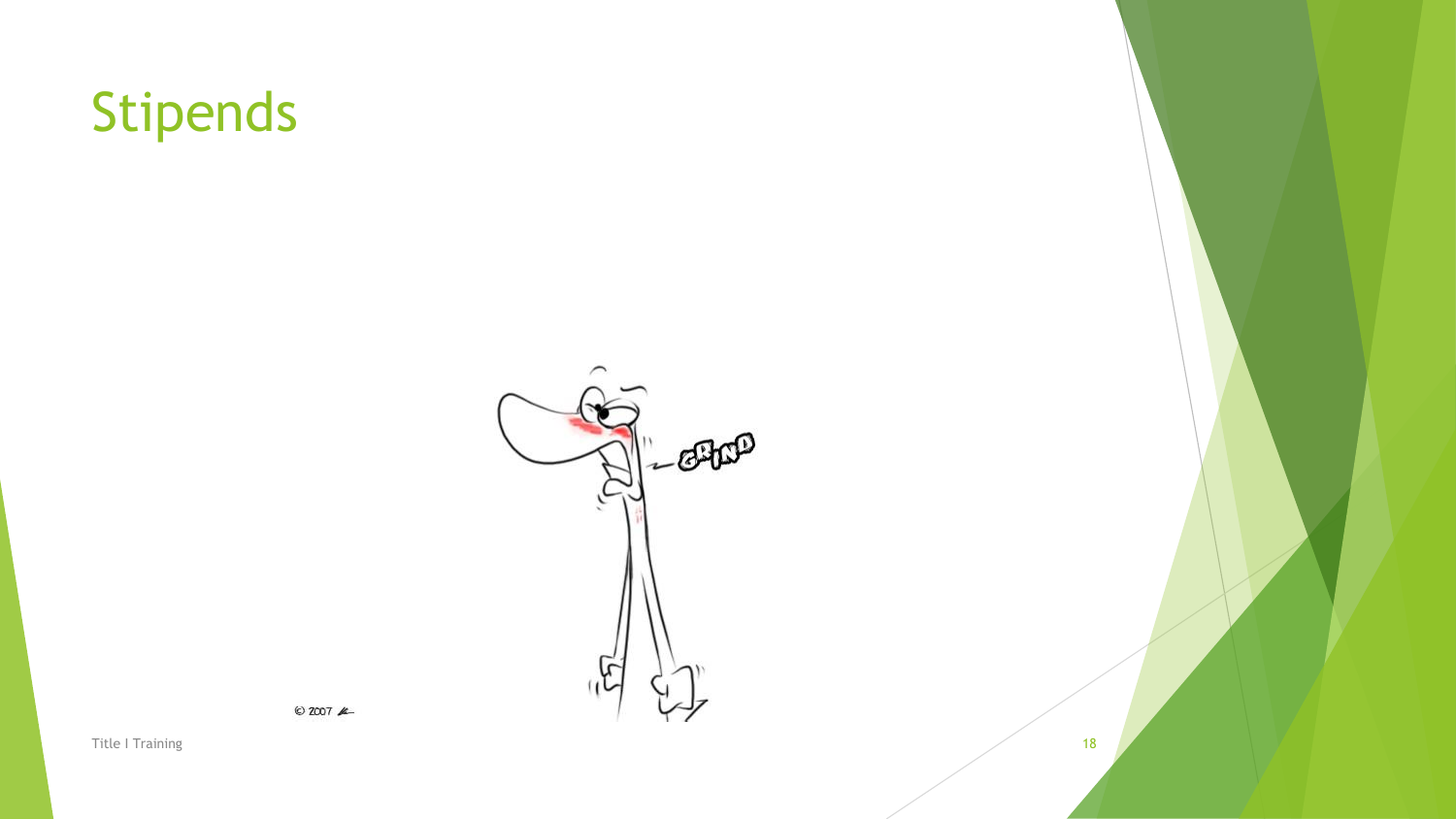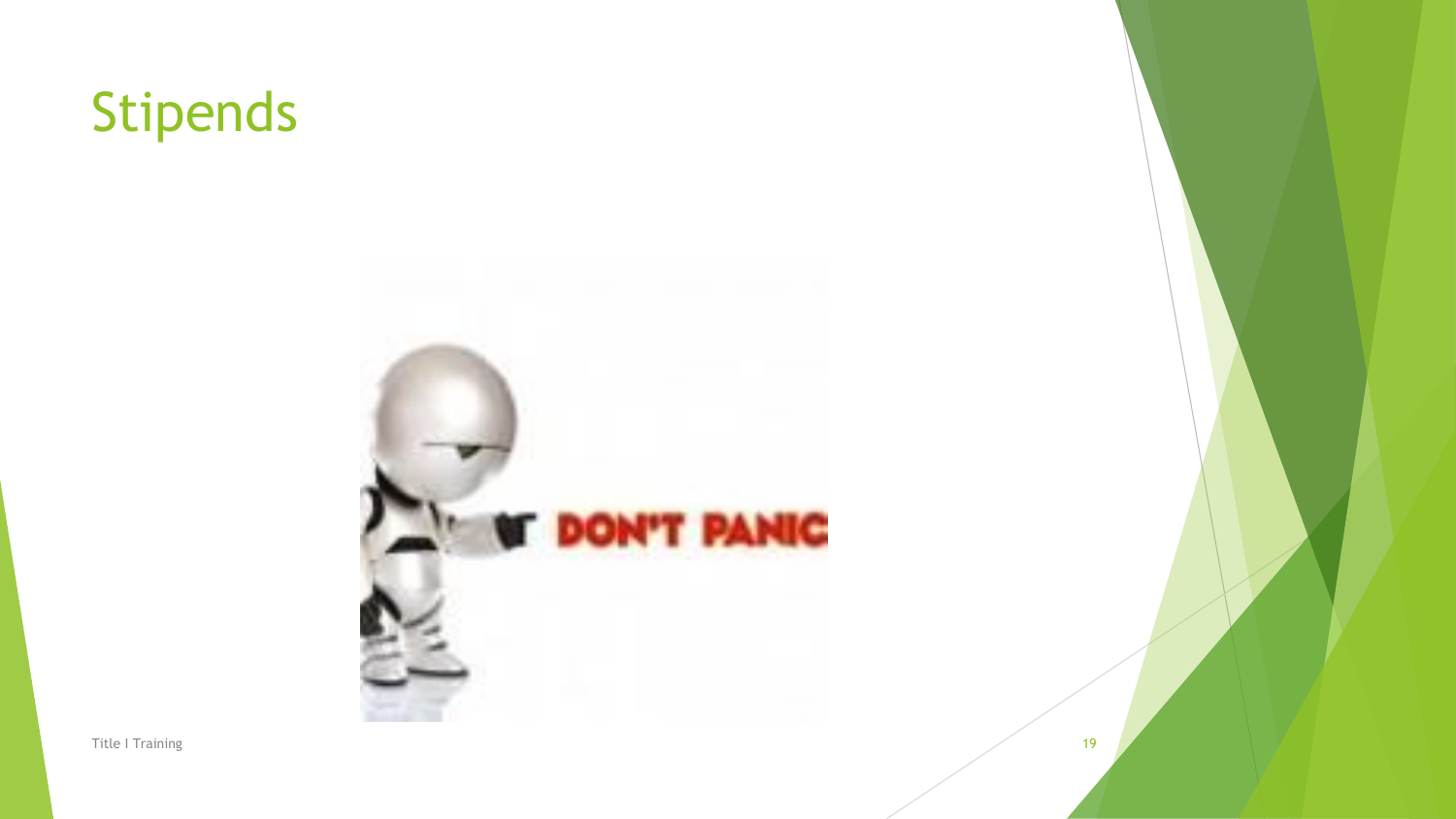- The Finance group has a very well defined process for stipends
	- ▶ http://www.stlucie.k12.fl.us/finance/wp[content/uploads/sites/22/2015/11/Additional-Hours-Procedure-2015-16-Revised-](http://www.stlucie.k12.fl.us/finance/wp-content/uploads/sites/22/2015/11/Additional-Hours-Procedure-2015-16-Revised-11-17-15.pdf)11-17-15.pdf
- $\blacktriangleright$  To avoid delays
	- $\blacktriangleright$  Please use only the approved stipend sheet
	- Make sure that the correct cost strips and Purchase Order number are listed on the stipend sheet – Very important
	- $\blacktriangleright$  Include all required supporting documents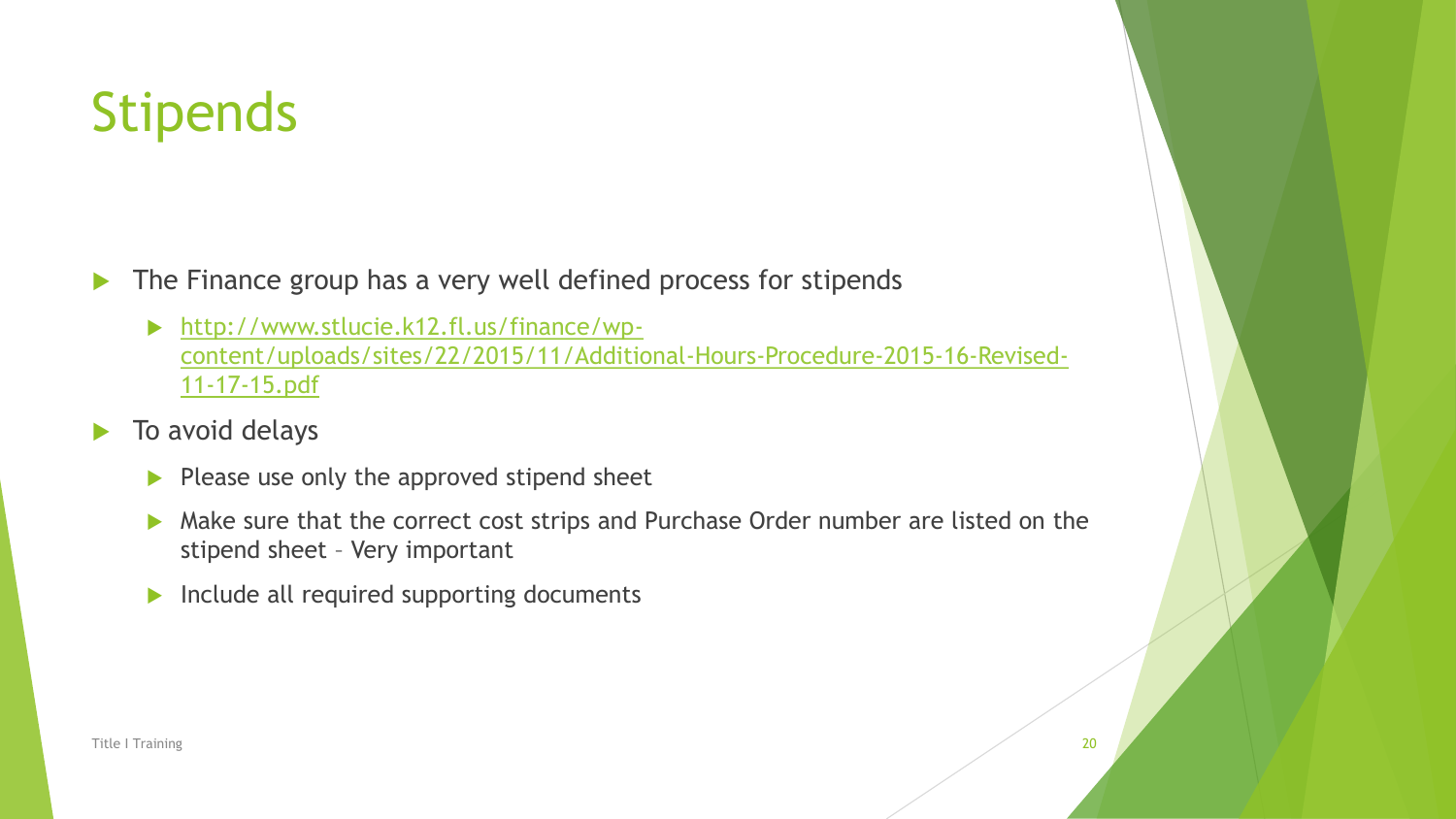- Stipend PO Maintenance
	- If you are not closing your POs after the payment, you are responsible to contact purchasing to reduce your PO by the amount paid to date. Stipend/additional hours POs do not reduce after payroll, it must be manually reduced.
- Substitute teachers cannot be paid a stipend to attend a training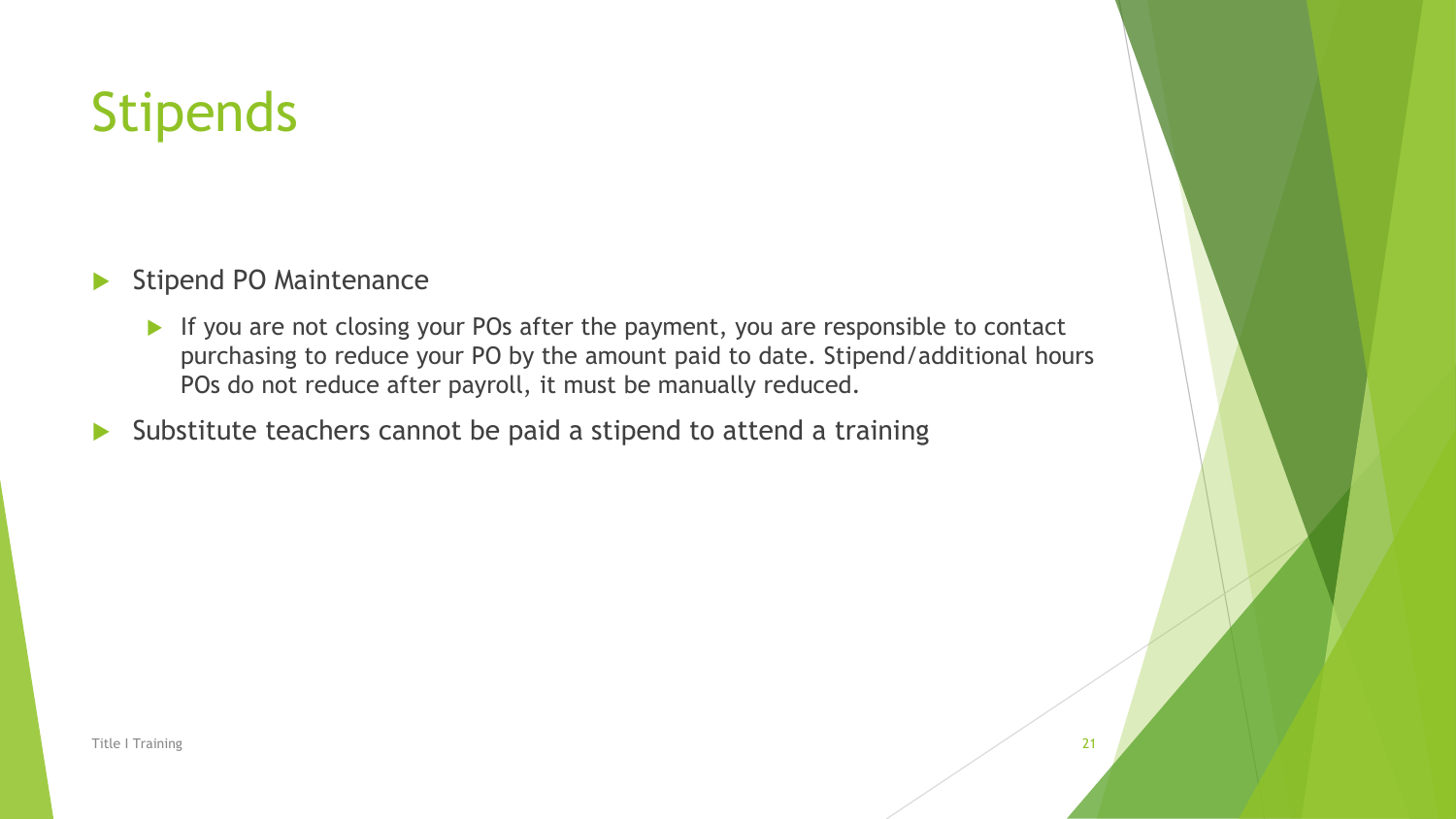# Activity #2

#### $\blacktriangleright$  What's wrong with the stipend sheet

|                                 |                              |                 |                          |                                | The School Board of St. Lucie County, Florida |                                     |                                           |                      |                |                            |                    |                          |
|---------------------------------|------------------------------|-----------------|--------------------------|--------------------------------|-----------------------------------------------|-------------------------------------|-------------------------------------------|----------------------|----------------|----------------------------|--------------------|--------------------------|
|                                 |                              |                 |                          |                                | ADDITIONAL HOURS/STIPEND REQUEST              |                                     |                                           |                      |                |                            |                    |                          |
|                                 |                              |                 |                          |                                |                                               |                                     |                                           |                      |                |                            |                    |                          |
| Description:                    |                              | Credit retrival |                          |                                |                                               |                                     |                                           | Dates Worked:        | $Jan-17$       |                            |                    |                          |
|                                 |                              |                 |                          |                                |                                               |                                     |                                           |                      |                |                            |                    |                          |
|                                 |                              |                 |                          |                                |                                               |                                     |                                           |                      |                |                            |                    |                          |
| Submitted By:                   | Sun Shine                    |                 |                          |                                | School/Dept:                                  | Title I                             |                                           | Board Approved Date: |                |                            |                    |                          |
| SRN#:                           |                              |                 |                          |                                | PO Number:                                    |                                     |                                           | Final PO:            | Yes            |                            |                    |                          |
|                                 |                              |                 |                          |                                |                                               |                                     |                                           | Partial PO :         |                |                            | <b>FINANCE USE</b> |                          |
|                                 |                              |                 | Last 4 digits            |                                |                                               | Position for this                   |                                           | <b>Hrly Rate</b>     | Total # Hrs    | Date:                      |                    |                          |
| Last Name<br>Ta                 | First Name<br>Nat            | Name Key        | Soc Sec #<br>111-11-1111 | <b>Regular Position</b><br>Sub |                                               | Request/Payment<br>Credit Retrieval | Building                                  | of Pay<br>$5$ 23.00  | Worked<br>2.00 | Completed<br>$1/30/17$     | Amount             | 46.00<br>s.              |
| Jen                             | Wolt                         |                 | 222-22-2222              | Teacher                        |                                               | Credit Retrieval                    |                                           | $5$ 23.00            | 20.00          | 1/30/17                    | S.                 | 460.00                   |
|                                 |                              |                 |                          |                                |                                               |                                     |                                           | $\Omega$             |                |                            |                    | $\mathsf{S}$             |
|                                 |                              |                 |                          |                                |                                               |                                     |                                           | $\Omega$             |                |                            | S.                 | <b>Contract Contract</b> |
|                                 |                              |                 |                          |                                |                                               |                                     |                                           |                      |                |                            |                    | <b>All Control</b>       |
|                                 |                              |                 |                          |                                |                                               |                                     |                                           |                      |                |                            |                    |                          |
|                                 |                              |                 |                          |                                |                                               |                                     |                                           |                      |                |                            |                    |                          |
|                                 |                              |                 |                          |                                |                                               |                                     |                                           |                      |                |                            |                    |                          |
|                                 |                              |                 |                          |                                |                                               |                                     |                                           |                      |                |                            |                    |                          |
|                                 |                              |                 |                          |                                |                                               |                                     |                                           |                      |                |                            |                    |                          |
|                                 |                              |                 |                          |                                |                                               |                                     |                                           |                      |                |                            |                    |                          |
|                                 |                              |                 |                          |                                |                                               |                                     |                                           |                      |                |                            |                    |                          |
|                                 |                              |                 |                          |                                |                                               |                                     |                                           |                      |                |                            |                    |                          |
|                                 |                              |                 |                          |                                |                                               |                                     |                                           |                      |                |                            |                    |                          |
|                                 |                              |                 |                          |                                |                                               |                                     |                                           |                      |                |                            |                    | All Controllers          |
|                                 |                              |                 |                          |                                |                                               |                                     |                                           |                      |                |                            |                    |                          |
|                                 |                              |                 |                          |                                |                                               |                                     |                                           |                      |                |                            |                    |                          |
|                                 |                              |                 |                          |                                |                                               |                                     |                                           |                      | 22.00          |                            |                    | and a state of           |
|                                 |                              |                 |                          |                                |                                               |                                     |                                           |                      |                | Page Total                 |                    |                          |
|                                 |                              |                 |                          |                                |                                               |                                     |                                           |                      |                |                            |                    |                          |
|                                 | Finance<br>Approval:         |                 |                          |                                |                                               |                                     |                                           |                      |                | <b>Total with Benefits</b> | 581.44             |                          |
|                                 |                              |                 |                          |                                |                                               |                                     |                                           |                      |                |                            |                    |                          |
|                                 | Date:                        |                 |                          |                                |                                               |                                     |                                           |                      |                |                            |                    |                          |
|                                 |                              |                 |                          |                                |                                               |                                     |                                           | Principal/Director:  |                |                            |                    |                          |
|                                 | Payroll                      |                 |                          |                                |                                               |                                     |                                           |                      |                |                            |                    |                          |
|                                 | Manager:                     |                 |                          |                                |                                               |                                     |                                           | Date:                |                |                            |                    |                          |
|                                 | Date:                        |                 |                          |                                |                                               |                                     |                                           |                      |                |                            |                    |                          |
|                                 |                              |                 |                          |                                |                                               |                                     |                                           |                      |                |                            |                    |                          |
|                                 |                              |                 |                          |                                |                                               |                                     |                                           | Grant Administrator: |                |                            |                    |                          |
|                                 |                              |                 |                          |                                |                                               |                                     |                                           |                      |                |                            |                    |                          |
| Budget Charged: PLEASE COMPLETE |                              |                 |                          |                                |                                               |                                     |                                           | Date:                |                |                            |                    |                          |
| Title   Training <sub>200</sub> | 6150<br>1280<br>2100<br>0545 | 46417           | 000000                   | 000000                         |                                               | 506.00                              |                                           |                      |                |                            |                    | 22                       |
|                                 | 2200                         |                 |                          |                                |                                               | 36.74<br>38.71                      | Retirement (2100)<br>FICA/Medicare (2200) |                      |                |                            |                    |                          |
|                                 |                              |                 |                          |                                |                                               |                                     |                                           |                      |                |                            |                    |                          |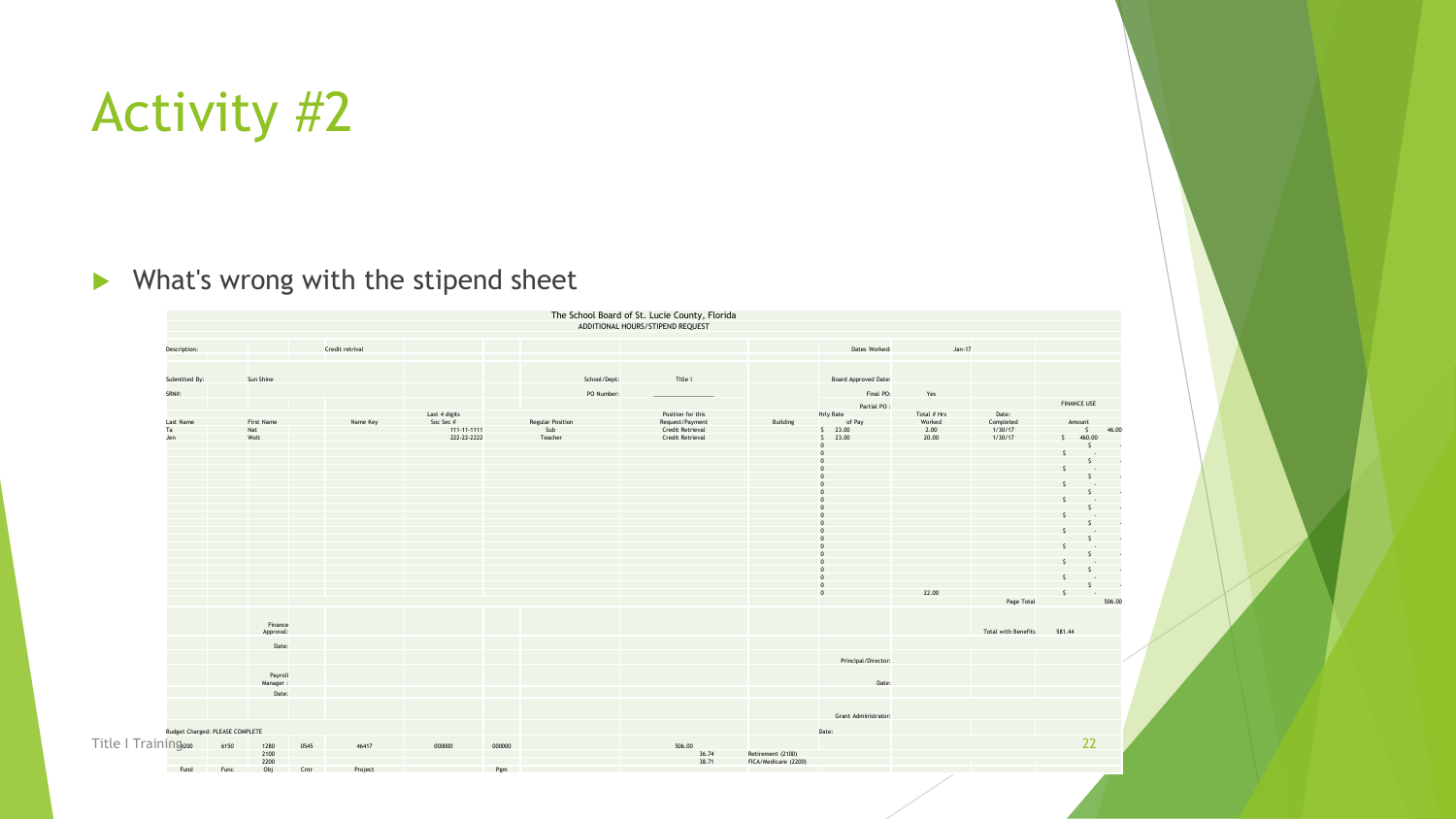- Title I supports travel as a way to receive targeted PD
- Where ever possible try to limit the number of staff members selected to attend a conference or out of town training.
	- Conference costs
		- In state average cost  $$1,000$  a person
		- $\triangleright$  Out of state average cost \$1,500 a person
- All travel out of the county/state that is funded using Title I funds must be preapproved – Allow 3 days for form review
- Travel requests forms should be sent to Linda Neill
- Title I funds can only be used to fund travel for current employees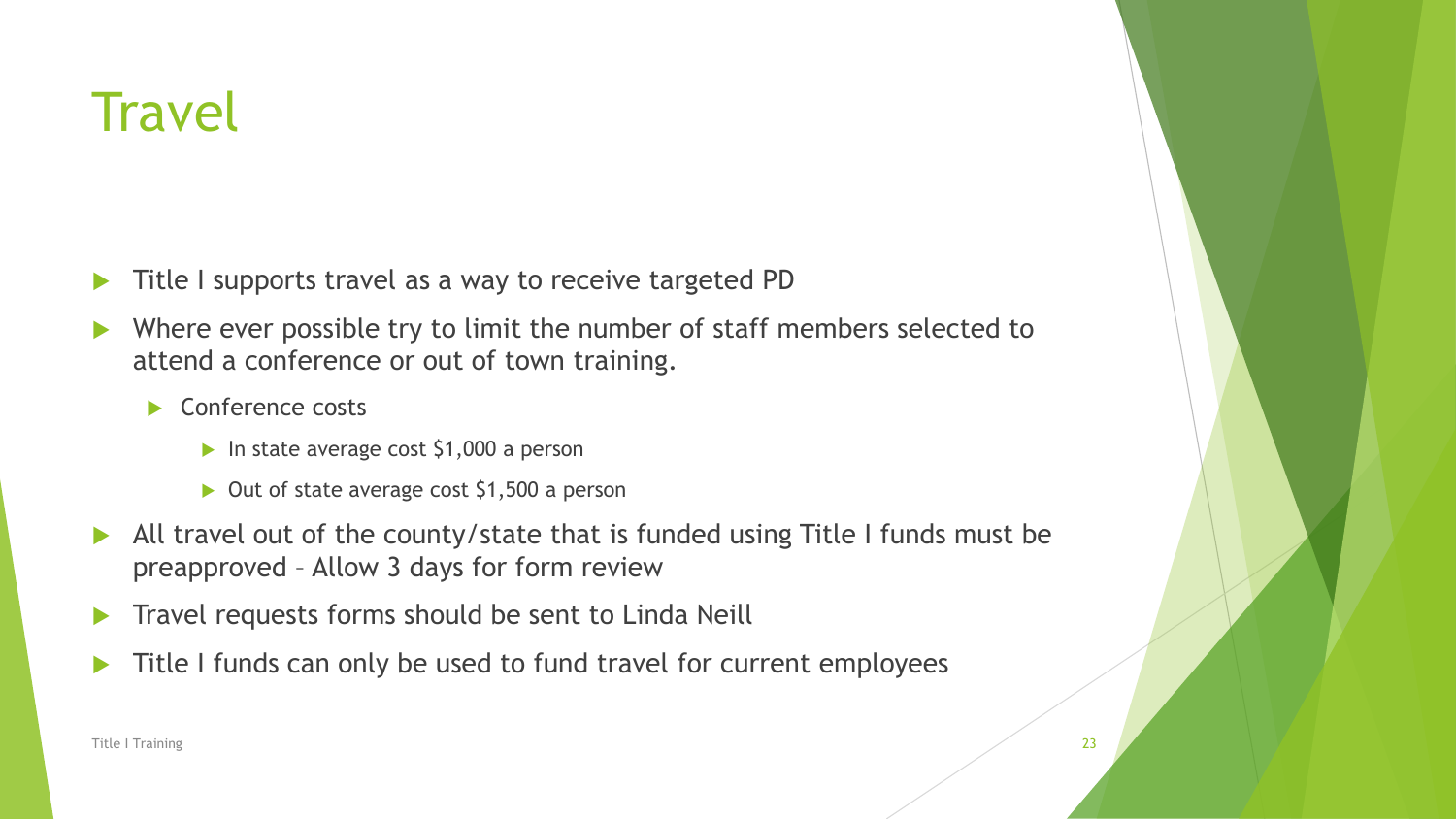- **Requesting Site:**  $\mathbf{I}$ .
- Conference Name and conference sponsor:  $II.$
- III. Conference Location (City and State):
- IV. Conference Dates:
- V. Core subject area addressed:
	- a. English Language Arts
	- b. Science
	- c. Math
	- d. Social Studies
- VI. Justification for attending the conference
	- a. Give specifics of the expected benefit to the school and individual from attending the conference. (How will this help to increase student achievement)

b. Identify the people that will be attending and their positions.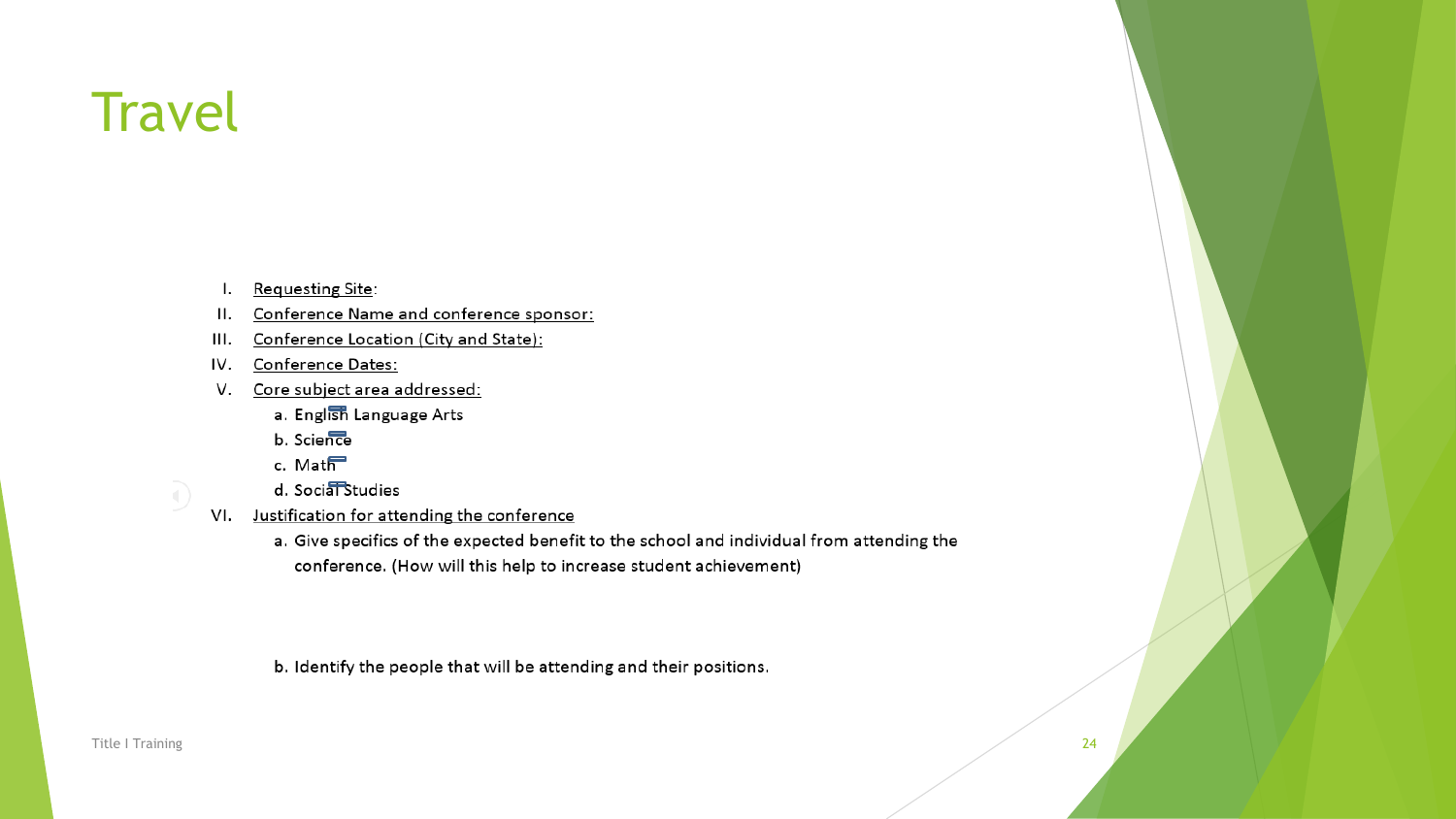- Reimbursement
	- $\blacktriangleright$  Fly vs Drive Whichever is cheapest
	- Car pool whenever possible
	- $\blacktriangleright$  Rental cars
		- ▶ Enterprise has the state contract Can also rent for personal reasons
		- Information available on the Bookkeeper Secretary resource page
		- <http://www.stlucie.k12.fl.us/finance/bookkeeper-secretary-resources/>
	- ▶ P-Card backup and Travel backup must be sent separately to Linda Collins Hall and must identify what it is for(P-card or Travel and who it belongs to)
	- **Finance will not reimburse out of state travel without an approved travel form**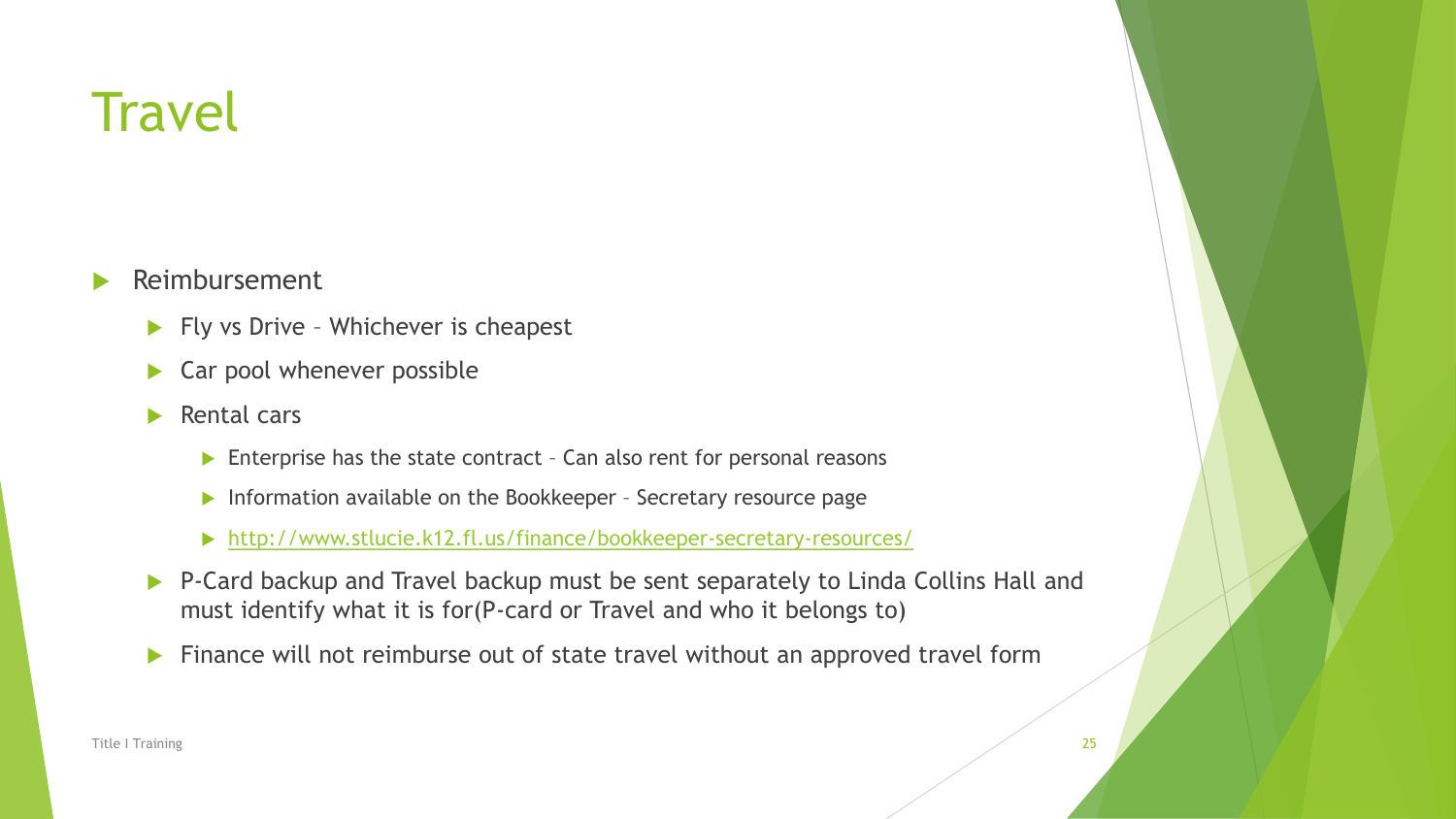**Reimbursement** 

- Remind your teachers and Administrators to:
	- ▶ Completely fill out the reimbursement form see handout
	- Remember to include receipts
		- Gas
		- $\blacktriangleright$  Tolls
		- ▶ Hotel folio Should be attached to reimbursement form
	- $\blacktriangleright$  Remember to include agendas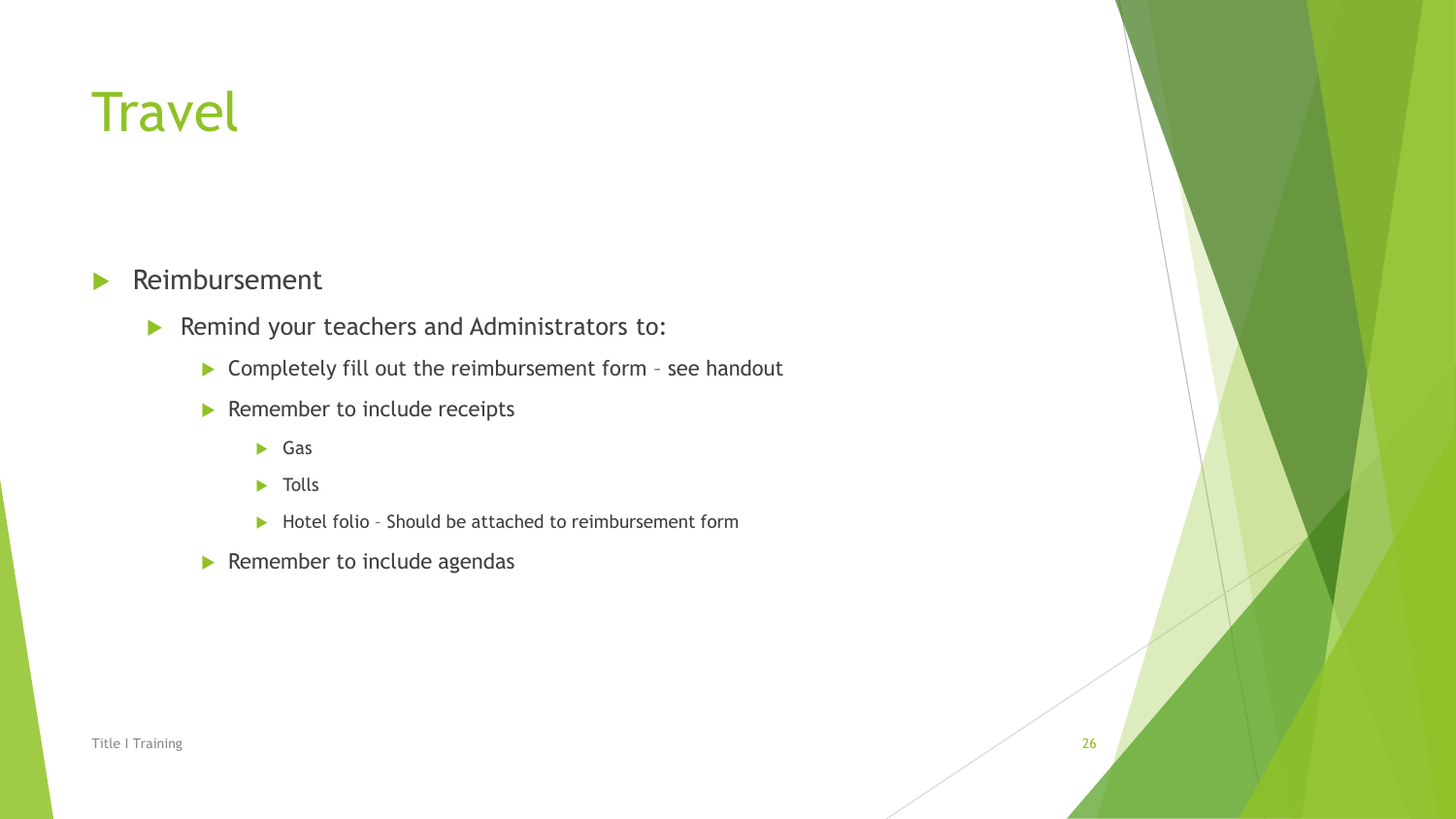#### Parent Involvement

▶ Can schools purchase food with Title I funds?

What cost strip should be used to purchase food?

\_\_\_\_\_\_\_\_\_\_\_\_\_\_\_\_\_\_\_\_\_\_\_\_\_\_\_\_\_\_\_\_\_\_\_\_\_\_\_\_\_\_\_

\_\_\_\_\_\_\_\_\_\_\_\_\_\_\_\_\_\_\_\_\_\_\_\_\_\_\_\_\_\_\_\_\_\_\_\_\_\_\_\_\_\_\_

 $\frac{1}{2}$  ,  $\frac{1}{2}$  ,  $\frac{1}{2}$  ,  $\frac{1}{2}$  ,  $\frac{1}{2}$  ,  $\frac{1}{2}$  ,  $\frac{1}{2}$  ,  $\frac{1}{2}$  ,  $\frac{1}{2}$  ,  $\frac{1}{2}$  ,  $\frac{1}{2}$  ,  $\frac{1}{2}$  ,  $\frac{1}{2}$  ,  $\frac{1}{2}$  ,  $\frac{1}{2}$  ,  $\frac{1}{2}$  ,  $\frac{1}{2}$  ,  $\frac{1}{2}$  ,  $\frac{1$ 

If you purchase food from your Cafeteria what is the name of form the Cafeteria Manager uses?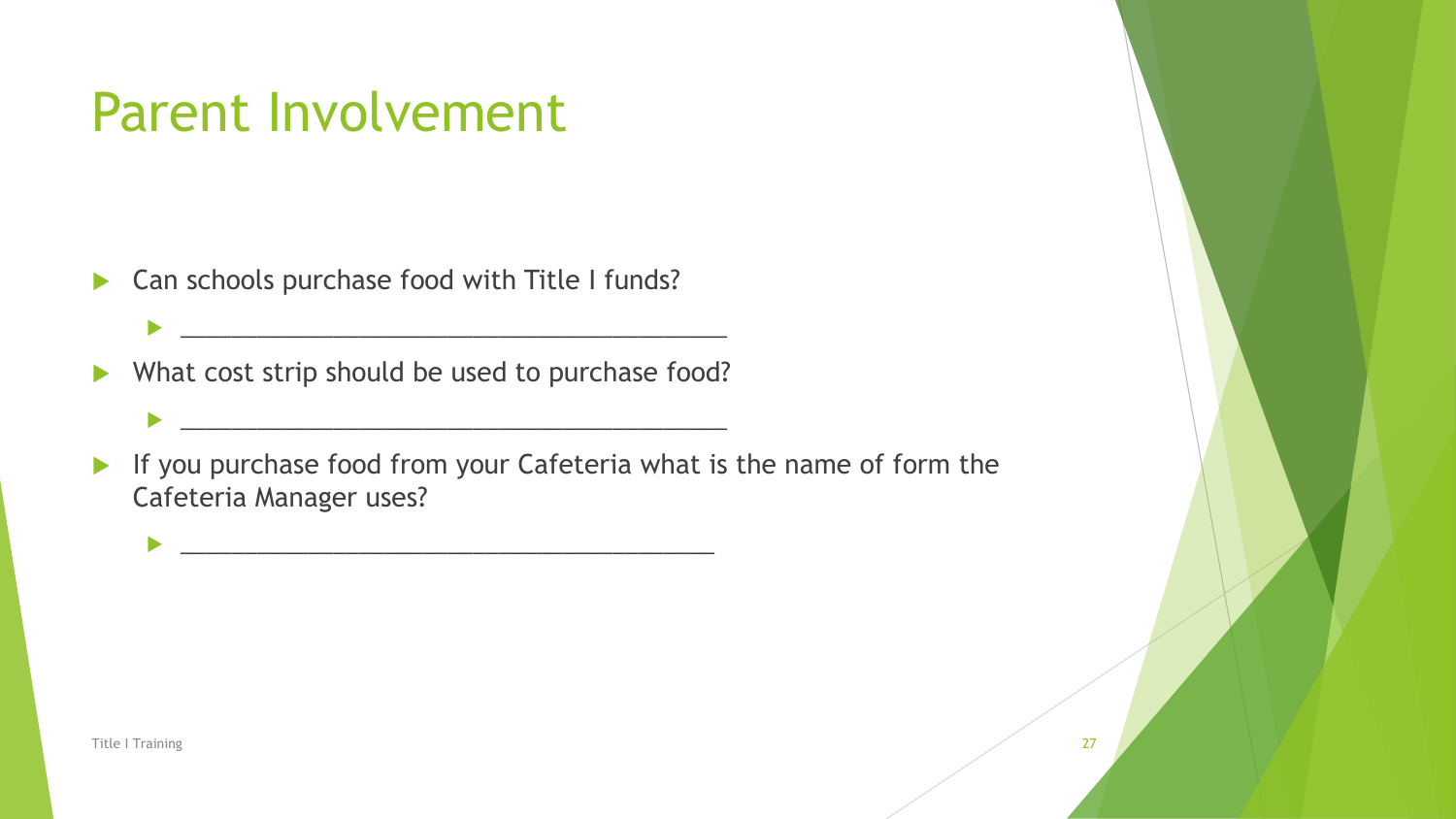#### Parent Involvement

Special Event forms

Please submit the special event forms to Tiffany Ross in the Finance department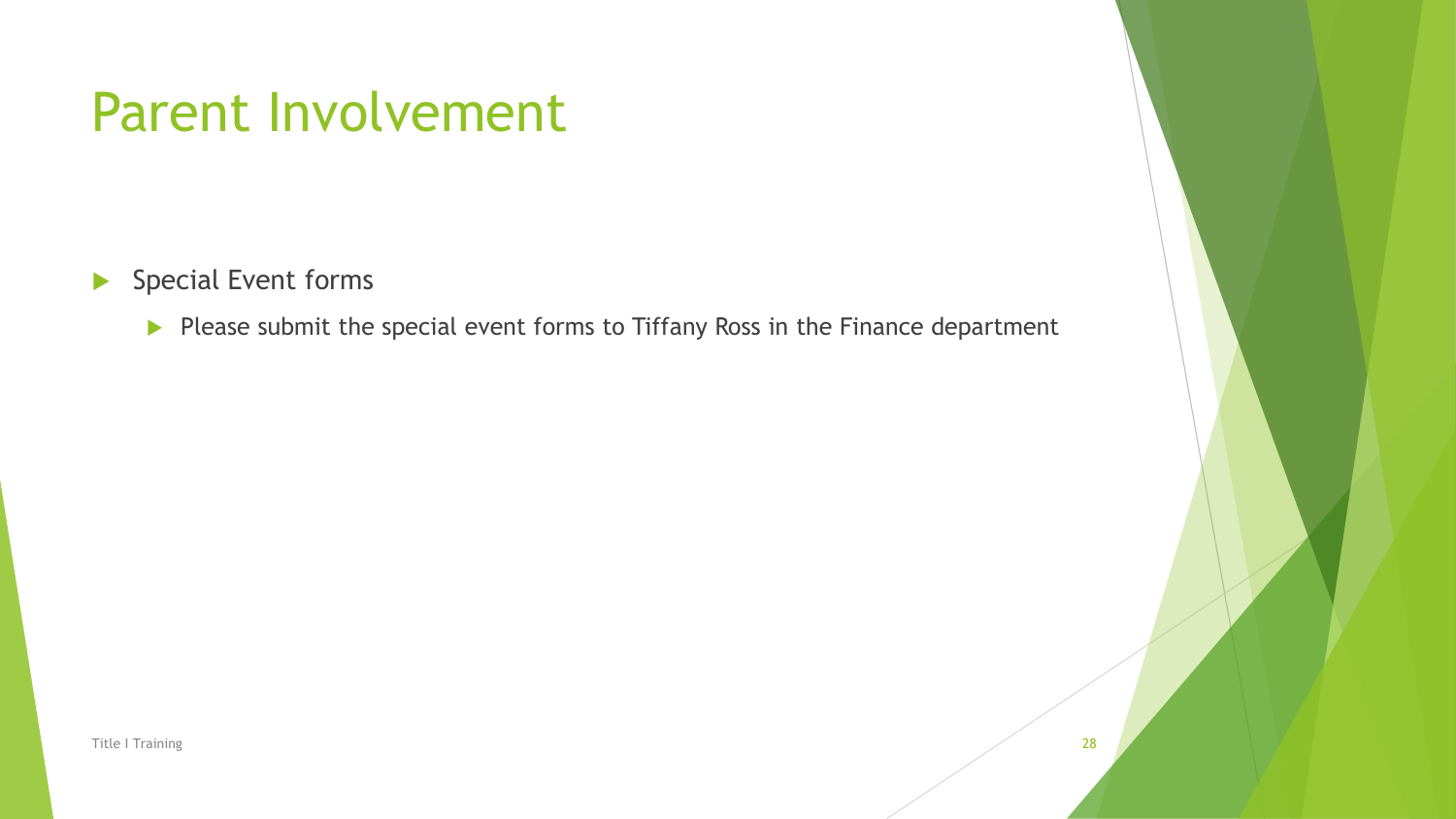#### We are here to help